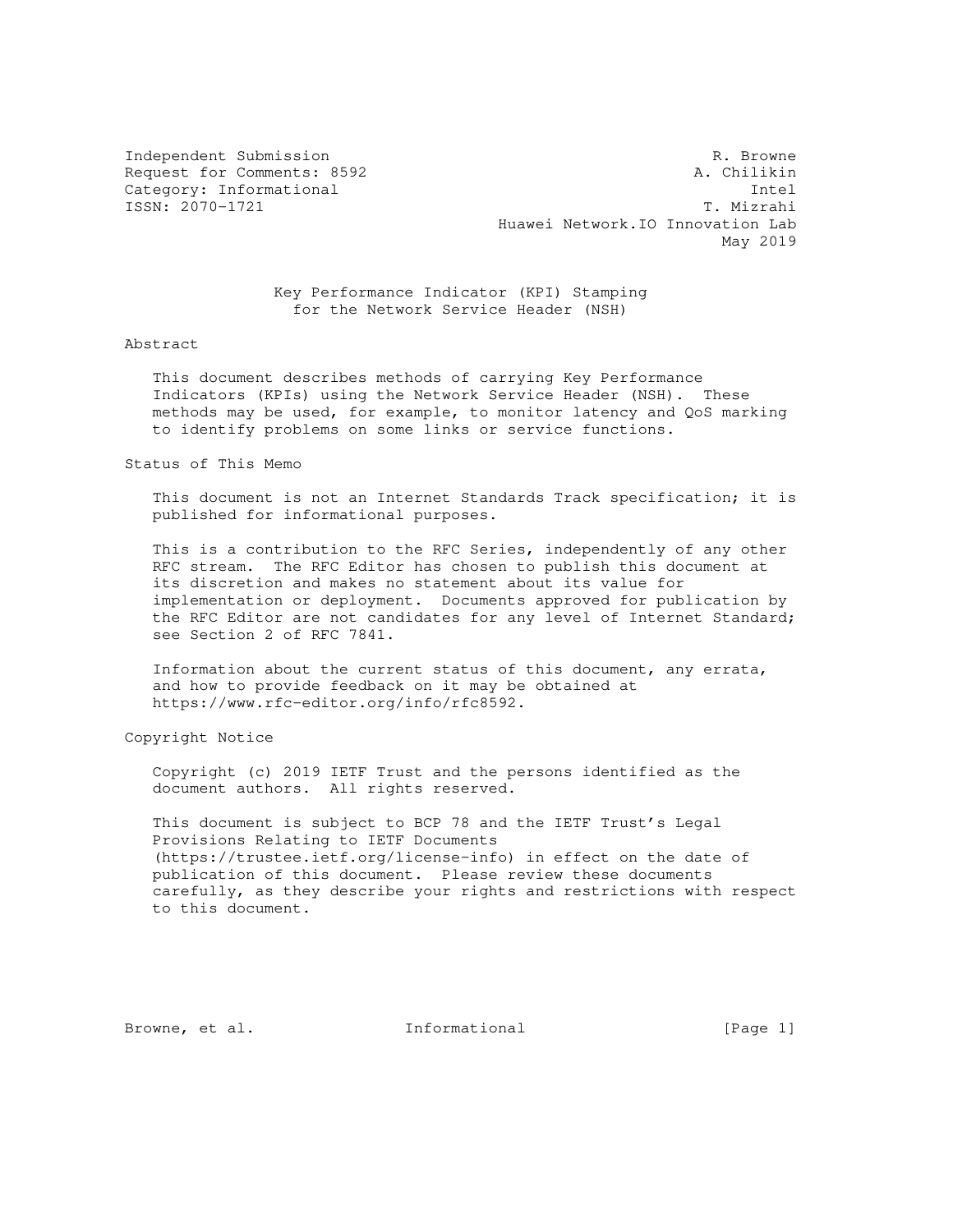# Table of Contents

| $1$ . |                                                          |
|-------|----------------------------------------------------------|
|       |                                                          |
|       |                                                          |
|       |                                                          |
|       | 2.2.1. Terms Defined in This Document 4                  |
|       |                                                          |
|       |                                                          |
|       |                                                          |
|       |                                                          |
|       |                                                          |
|       |                                                          |
|       | 3.3. Performance Considerations 11                       |
|       |                                                          |
|       | 4.1. KPI-Stamping Extended Encapsulation 13              |
|       | 4.1.1. NSH Timestamping Encapsulation (Extended Mode) 15 |
|       | 4.1.2. NSH QoS-Stamping Encapsulation (Extended Mode) 17 |
|       | 4.2. KPI-Stamping Encapsulation (Detection Mode) 20      |
|       |                                                          |
|       |                                                          |
|       |                                                          |
|       |                                                          |
| 8.    |                                                          |
|       |                                                          |
|       |                                                          |
|       |                                                          |
|       |                                                          |
|       |                                                          |
|       |                                                          |
|       |                                                          |

### 1. Introduction

 The Network Service Header (NSH), as defined by [RFC8300], specifies a method for steering traffic among an ordered set of Service Functions (SFs) using an extensible service header. This allows for flexibility and programmability in the forwarding plane to invoke the appropriate SFs for specific flows.

 The NSH promises a compelling vista of operational flexibility. However, many service providers are concerned about service and configuration visibility. This concern increases when considering that many service providers wish to run their networks seamlessly in "hybrid mode", whereby they wish to mix physical and virtual SFs and run services seamlessly between the two domains.

Browne, et al. 1nformational [Page 2]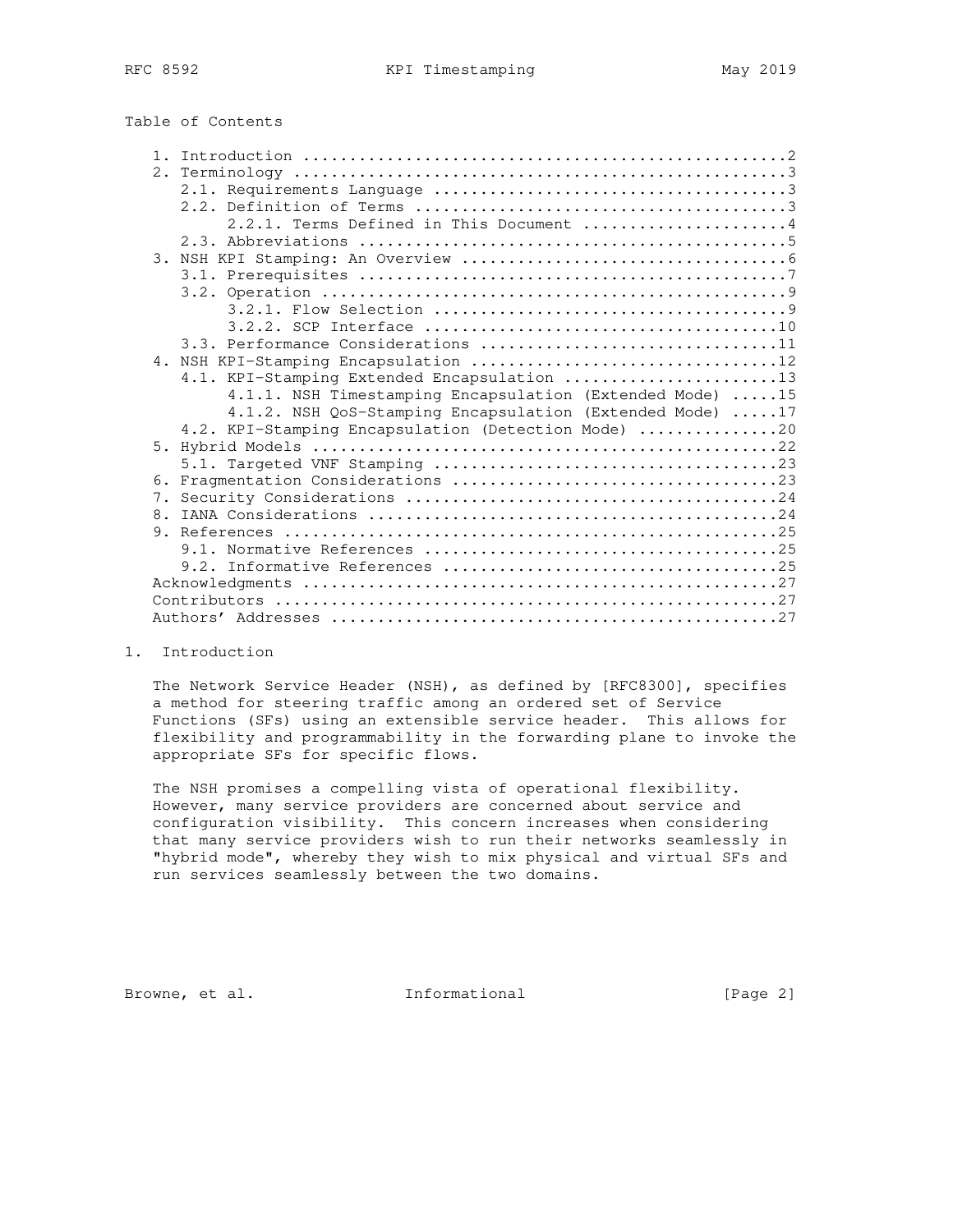This document describes generic methods to monitor and debug Service Function Chains (SFCs) in terms of latency and QoS marking of the flows within an SFC. These are referred to as "detection mode" and "extended mode" and are explained in Section 4.

 The methods described in this document are compliant with hybrid architectures in which Virtual Network Functions (VNFs) and Physical Network Functions (PNFs) are freely mixed in the SFC. These methods also provide flexibility for monitoring the performance and configuration of an entire chain or parts thereof as desired. These methods are extensible to monitoring other Key Performance Indicators (KPIs). Please refer to [RFC7665] for an architectural context for this document.

 The methods described in this document are not Operations, Administration, and Maintenance (OAM) protocols such as [Y.1731]. As such, they do not define new OAM packet types or operations. Rather, they monitor the SFC's performance and configuration for subscriber payloads and indicate subscriber QoE rather than out-of-band infrastructure metrics. This document differs from [In-Situ-OAM] in the sense that it is specifically tied to NSH operations and is not generic in nature.

- 2. Terminology
- 2.1. Requirements Language

 The key words "MUST", "MUST NOT", "REQUIRED", "SHALL", "SHALL NOT", "SHOULD", "SHOULD NOT", "RECOMMENDED", "NOT RECOMMENDED", "MAY", and "OPTIONAL" in this document are to be interpreted as described in BCP 14 [RFC2119] [RFC8174] when, and only when, they appear in all capitals, as shown here.

2.2. Definition of Terms

 This section presents the main terms used in this document. This document also makes use of the terms defined in [RFC7665] and [RFC8300].

Browne, et al. 1nformational [Page 3]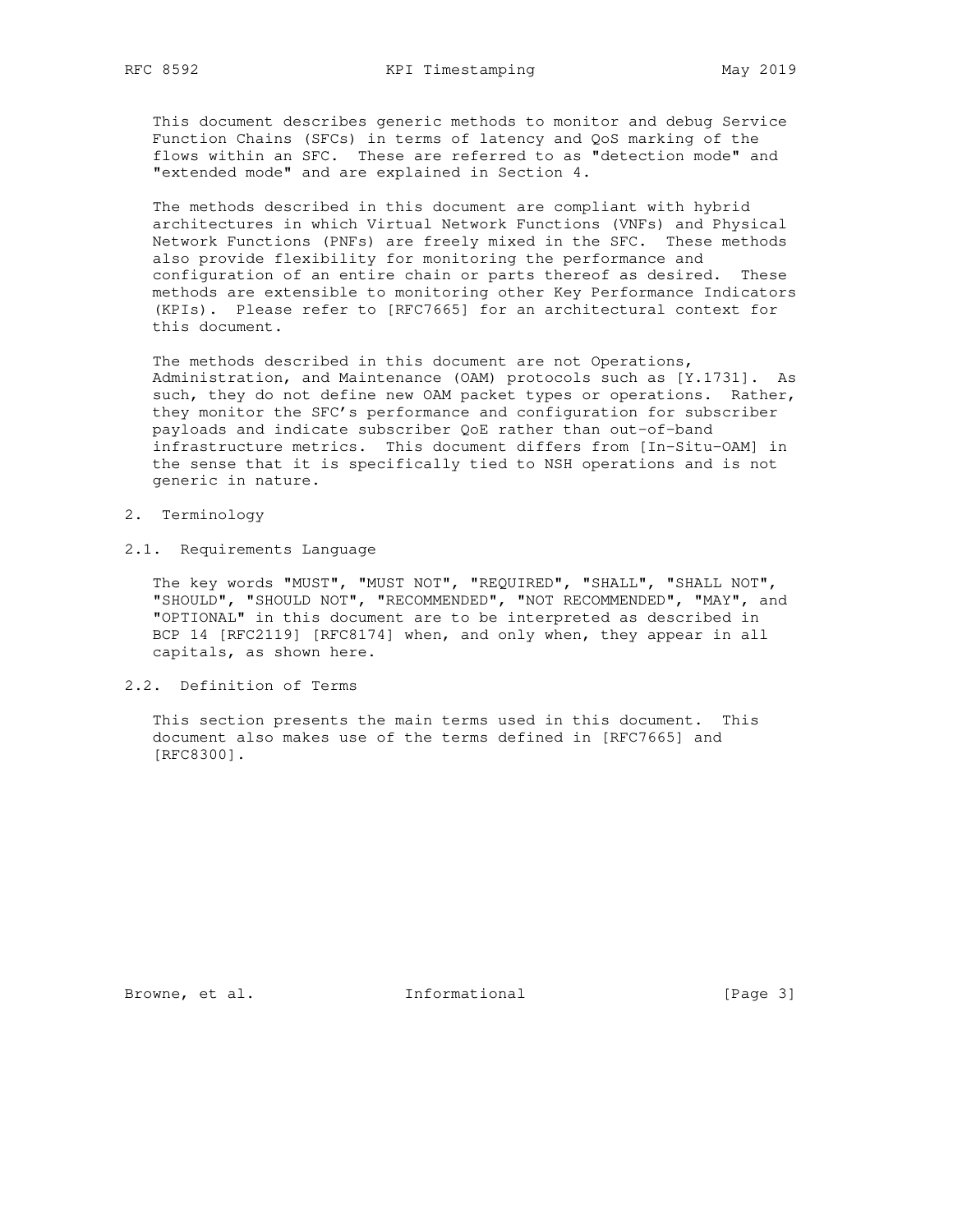- 2.2.1. Terms Defined in This Document
	- First Stamping Node (FSN): The first node along an SFC that stamps packets using KPI stamping. The FSN matches each packet with a Stamping Controller (SC) flow based on (but not limited to) a stamping classification criterion such as transport 5-tuple coordinates.
	- Last Stamping Node (LSN): The last node along an SFC that stamps packets using KPI stamping. From a forwarding point of view, the LSN removes the NSH and forwards the raw IP packet to the next hop. From a control-plane point of view, the LSN reads all the metadata (MD) and exports it to a system performance statistics agent or repository. The LSN should use the NSH Service Index (SI) to indicate if an SF was at the end of the chain. The LSN may change the Service Path Identifier (SPI) to a preconfigured value so that the network underlay forwards the MD back directly to the KPI database (KPIDB) based on this value.
	- Key Performance Indicator Database (KPIDB): Denotes the external storage of MD for reporting, trend analysis, etc.
	- KPI stamping: The insertion of latency-related and/or QoS-related information into a packet using NSH MD.
	- Flow ID: A unique 16-bit identifier written into the header by the classifier. This allows 65536 flows to be concurrently stamped on any given NSH service chain.
	- QoS stamping: The insertion of QoS-related information into a packet using NSH MD.
	- Stamping Controller (SC): The central logic that decides what packets to stamp and how to stamp them. The SC instructs the classifier on how to build the parts of the NSH that are specific to KPI stamping.
	- Stamping Control Plane (SCP): The control plane between the FSN and the SC.

Browne, et al. 1nformational [Page 4]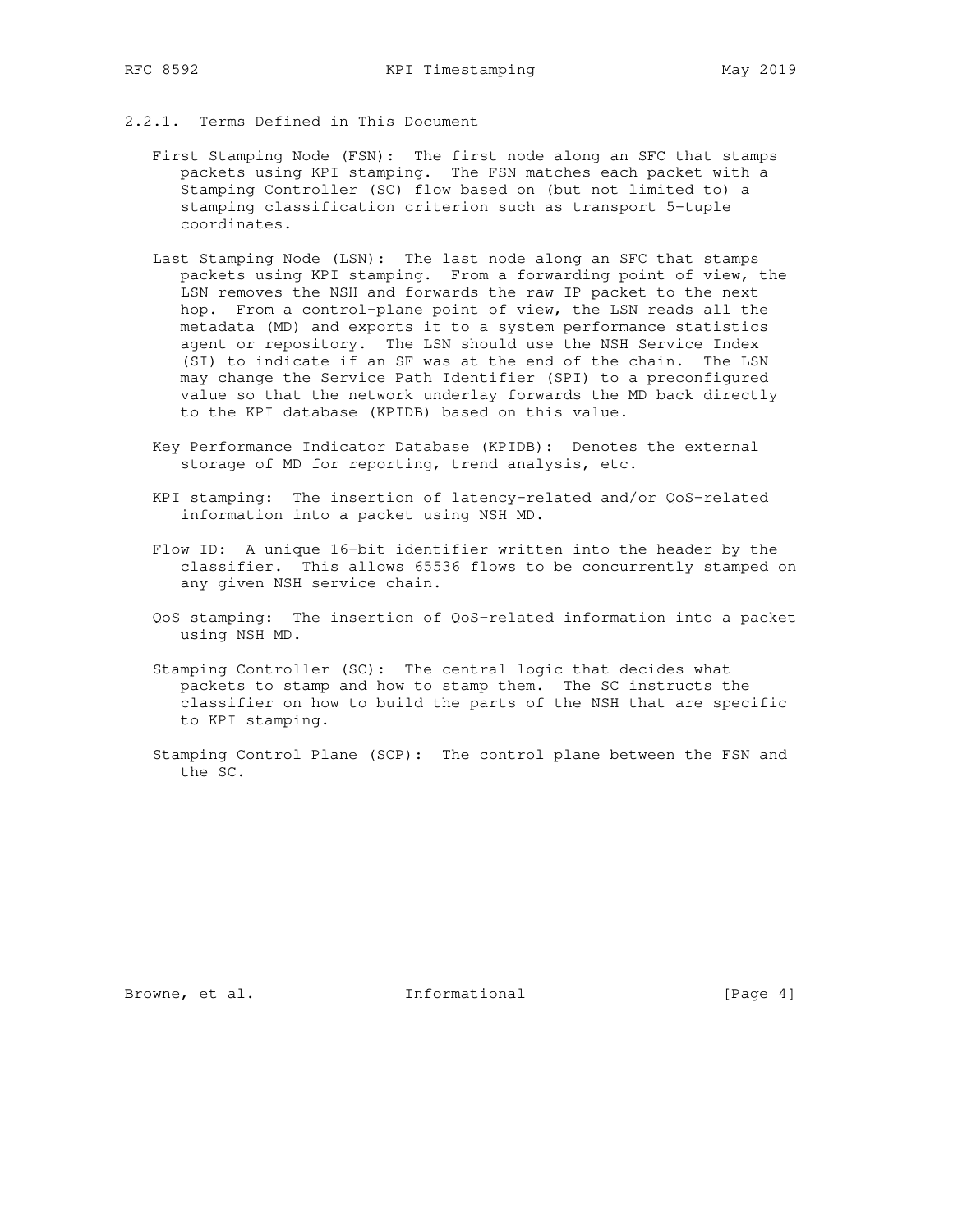# 2.3. Abbreviations

| DEI   | Drop Eligible Indicator                     |
|-------|---------------------------------------------|
| DSCP  | Differentiated Services Code Point          |
| FSN   | First Stamping Node                         |
| KPI   | Key Performance Indicator                   |
| KPIDB | Key Performance Indicator Database          |
| LSN   | Last Stamping Node                          |
| MD    | Metadata                                    |
| NFV   | Network Function Virtualization             |
| NSH   | Network Service Header                      |
| OAM   | Operations, Administration, and Maintenance |
| PCP   | Priority Code Point                         |
| PNF   | Physical Network Function                   |
| PNFN  | Physical Network Function Node              |
| QoE   | Quality of Experience                       |
| QoS   | Quality of Service                          |
| RSP   | Rendered Service Path                       |
| SC    | Stamping Controller                         |
| SCL   | Service Classifier                          |
| SCP   | Stamping Control Plane                      |
| SF    | Service Function                            |
| SFC   | Service Function Chain                      |
| SΙ    | Service Index                               |
| SSI   | Stamp Service Index                         |

Browne, et al. 1nformational [Page 5]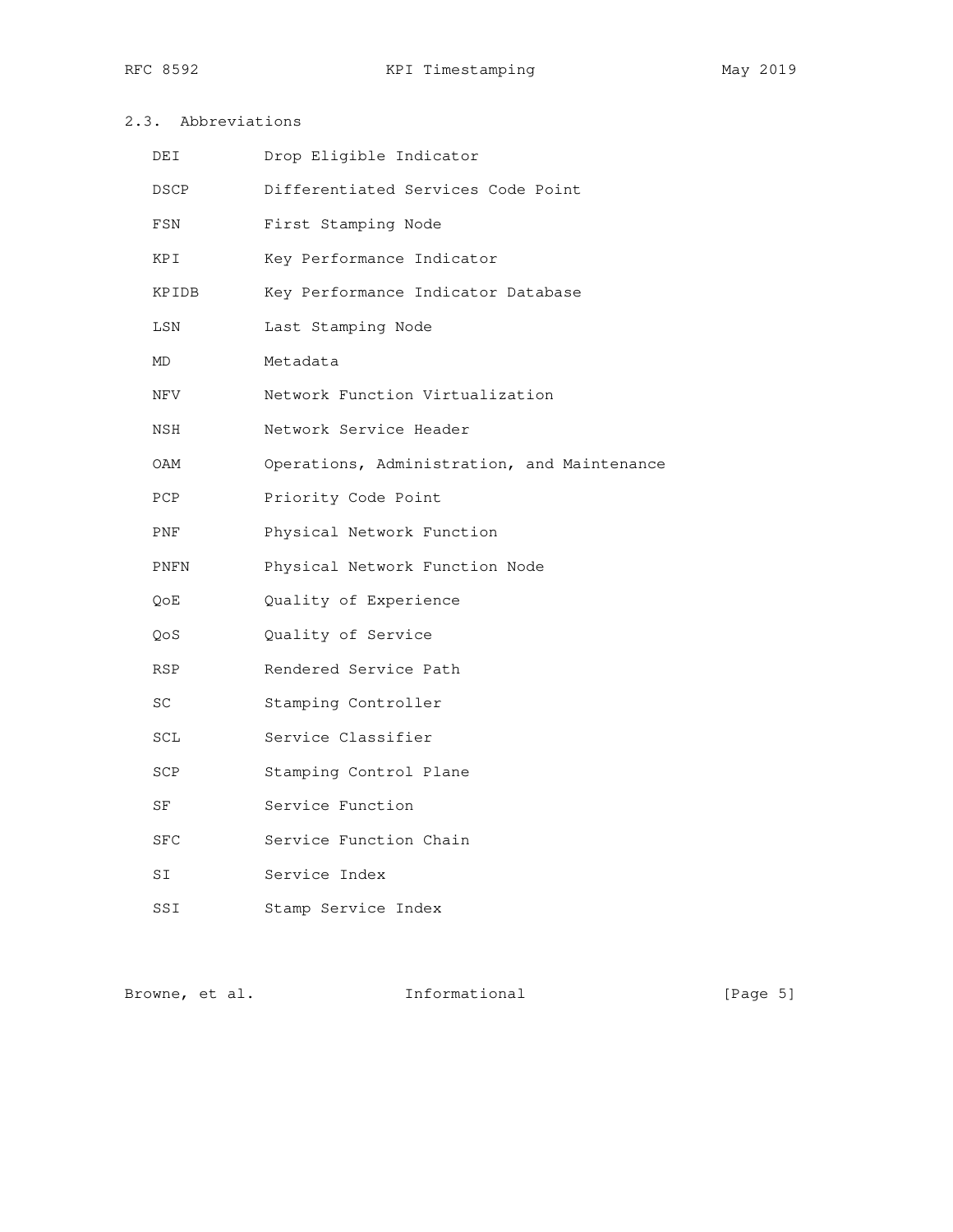TS Timestamp

VLAN Virtual Local Area Network

VNF Virtual Network Function

3. NSH KPI Stamping: An Overview

A typical KPI-stamping architecture is presented in Figure 1.



Figure 1: Logical Roles in NSH KPI Stamping

 The SC will be part of the SFC control-plane architecture, but it is described separately in this document for clarity.

 The SC is responsible for initiating start/stop stamp requests to the SCL or FSN and also for distributing the NSH-stamping policy into the service chain via the SCP interface.

 The FSN will typically be part of the SCL but is called out as a separate logical entity for clarity.

 The FSN is responsible for marking NSH MD fields; this tells nodes in the service chain how to behave in terms of stamping at the SF ingress, the SF egress, or both, or ignoring the stamp NSH MD completely.

 The FSN also writes the Reference Time value, a (possibly inaccurate) estimate of the current time of day, into the header, allowing the "SPI:Flow ID" performance to be compared to previous samples for offline analysis.

 The FSN should return an error to the SC if not synchronized to the current time of day and forward the packet along the service chain unchanged. The code and format of the error are specific to the protocol used between the FSN and SC; these considerations are out of scope.

Browne, et al. 1nformational 1999 [Page 6]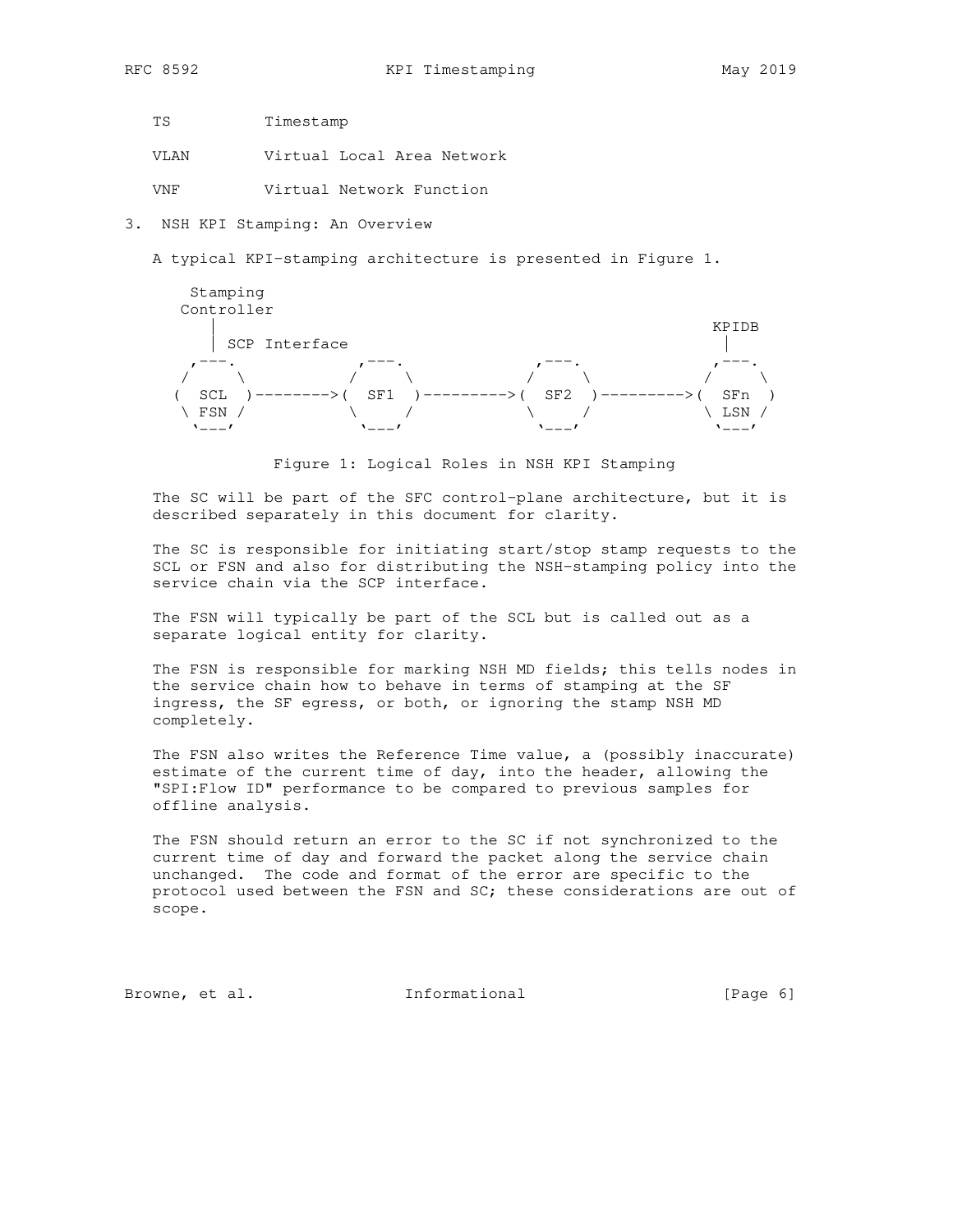SF1 and SF2 stamp the packets as dictated by the FSN and process the payload as per normal.

- Note 1: The exact location of the stamp creation may not be in the SF itself and may be applied by a hardware device -- for example, as discussed in Section 3.3.
- Note 2: Special cases exist where some of the SFs are NSH unaware. This is covered in Section 5.

 The LSN should strip the entire NSH and forward the raw packet to the IP next hop as per [RFC8300]. The LSN also exports NSH-stamping information to the KPIDB for offline analysis; the LSN may export the stamping information of either (1) all packets or (2) a subset based on packet sampling.

 In fully virtualized environments, the LSN is likely to be co-located with the SF that decrements the NSH SI to zero. Corner cases exist where this is not the case; see Section 5.

## 3.1. Prerequisites

 Timestamping has its own set of prerequisites; however, these prerequisites are not required for QoS stamping. In order to guarantee MD accuracy, all servers hosting VNFs should be synchronized from a centralized stable clock. As it is assumed that PNFs do not timestamp (as this would involve a software change and a probable impact on throughput performance), there is no need for them to synchronize. There are two possible levels of synchronization:

- Level A: Low-accuracy time-of-day synchronization, based on NTP [RFC5905].
- Level B: High-accuracy synchronization (typically on the order of microseconds), based on [IEEE1588].

 Each SF SHOULD have Level A synchronization and MAY have Level B synchronization.

 Level A requires each platform (including the SC) to synchronize its system real-time clock to an NTP server. This is used to mark the MD in the chain, using the Reference Time field in the NSH KPI stamp header (Section 4.1). This timestamp is inserted into the NSH by the first SF in the chain. NTP accuracy can vary by several milliseconds between locations. This is not an issue, as the Reference Time is merely being used as a time-of-day reference inserted into the KPIDB for performance monitoring and MD retrieval.

Browne, et al. 1nformational 1999 [Page 7]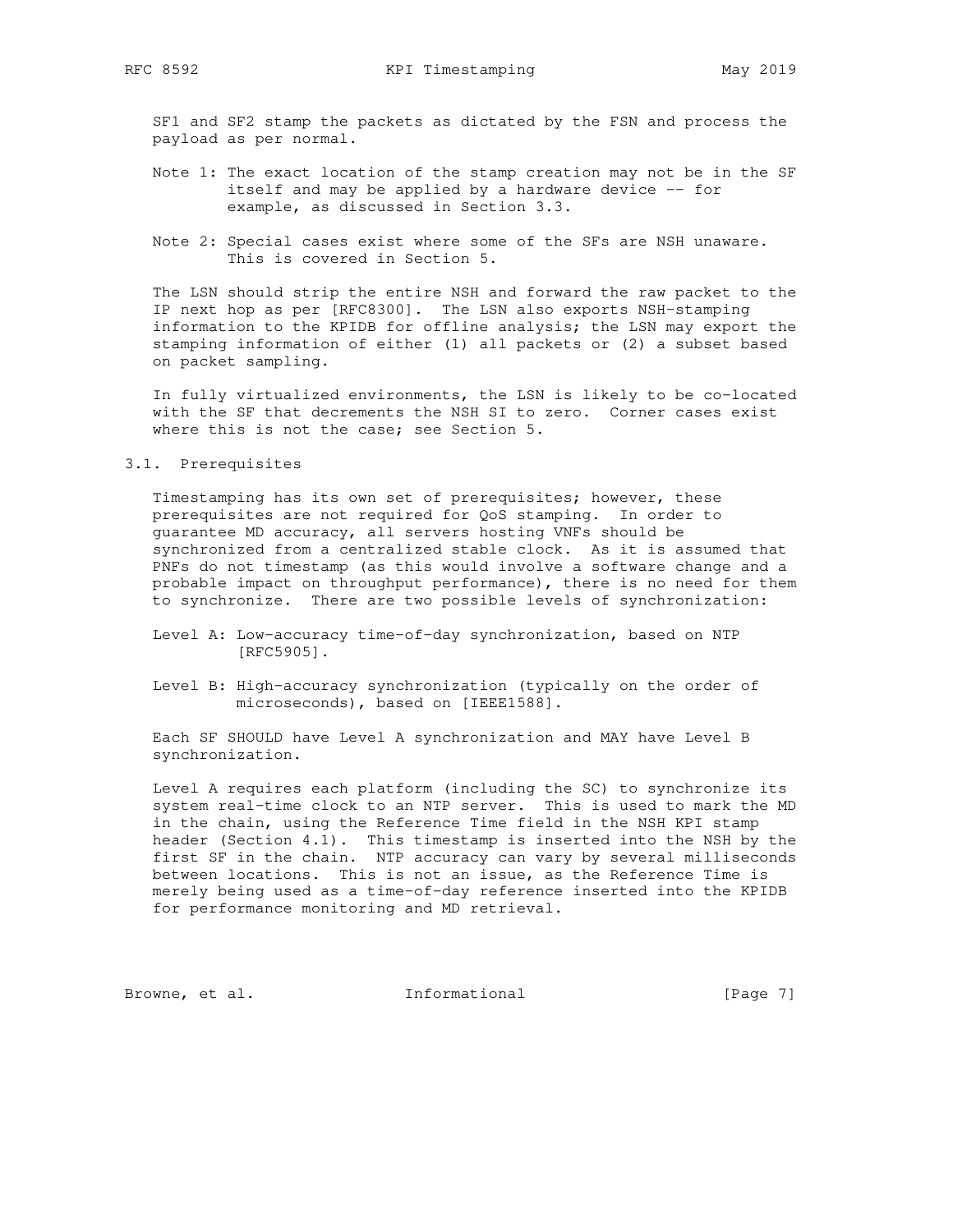Level B synchronization requires each platform to be synchronized to a Primary Reference Clock (PRC) using the Precision Time Protocol (PTP) [IEEE1588]. A platform MAY also use Synchronous Ethernet [G.8261] [G.8262] [G.8264], allowing more accurate frequency synchronization.

 If an SF is not synchronized at the moment of timestamping, it should indicate its synchronization status in the NSH. This is described in more detail in Section 4.

 By synchronizing the network in this way, the timestamping operation is independent of the current RSP. Indeed, the timestamp MD can indicate where a chain has been moved due to a resource starvation event as indicated in Figure 2, between VNF3 and VNF4 at time B.



Figure 2: Flow Performance in a Service Chain

 For QoS stamping, it is desired that the SCL or FSN be synchronized in order to provide a Reference Time for offline analysis, but this is not a hard requirement (they may be in holdover or free-run state, for example). Other SFs in the service chain do not need to be synchronized for QoS-stamping operations, as described below.

 QoS stamping can be used to check the consistency of configuration across the entire chain or parts thereof. By adding all potential Layer 2 and Layer 3 QoS fields into a QoS sum at the SF ingress or egress, this allows quick identification of QoS mismatches across multiple Layer 2 / Layer 3 fields, which otherwise is a manual, expert-led consuming process.

Browne, et al. 1nformational 1999 [Page 8]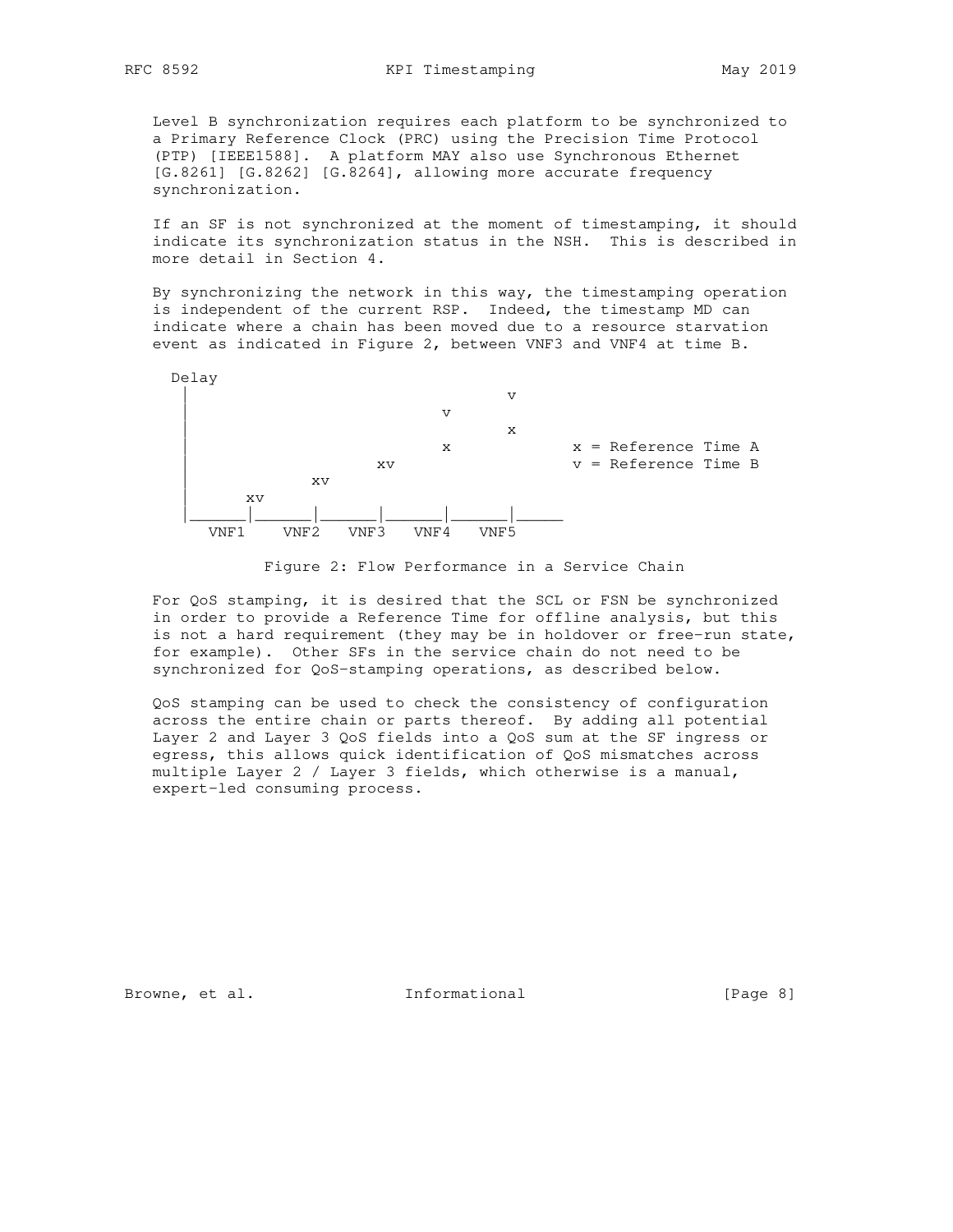



Referring to Figure 3,  $x$ ,  $v$ , and  $y$  are notional sum values of the QoS marking configuration of the flow within a given chain. As the encapsulation of the flow can change from hop to hop in terms of VLAN header(s), MPLS labels, or DSCP(s), these values are used to compare the consistency of configuration from, for example, payload DSCP through overlay and underlay QoS settings in VLAN IEEE 802.1Q bits, MPLS bits, and infrastructure DSCPs.

 Figure 3 indicates that, at SF4 in the chain, the egress QoS marking is inconsistent. That is, the ingress QoS settings do not match the egress. The method described here will indicate which QoS field(s) is inconsistent and whether this is ingress (where the underlay has incorrectly marked and queued the packet) or egress (where the SF has incorrectly marked and queued the packet.

 Note that the SC must be aware of cases when an SF re-marks QoS fields deliberately and thus does not flag an issue for desired behavior.

## 3.2. Operation

 KPI-stamping detection mode uses MD Type 2 as defined in [RFC8300]. This involves the SFC classifier stamping the flow at the chain ingress and no subsequent stamps being applied; rather, each upstream SF can compare its local condition with the ingress value and take appropriate action. Therefore, detection mode is very efficient in terms of header size that does not grow after the classification. This is further explained in Section 4.2.

## 3.2.1. Flow Selection

 The SC should maintain a list of flows within each service chain to be monitored. This flow table should be in the format "SPI:Flow ID". The SC should map these pairs to unique values presented as Flow IDs per service chain within the NSH TLV specified in this document (see Section 4). The SC should instruct the FSN to initiate timestamping

Browne, et al. 1nformational 1999 [Page 9]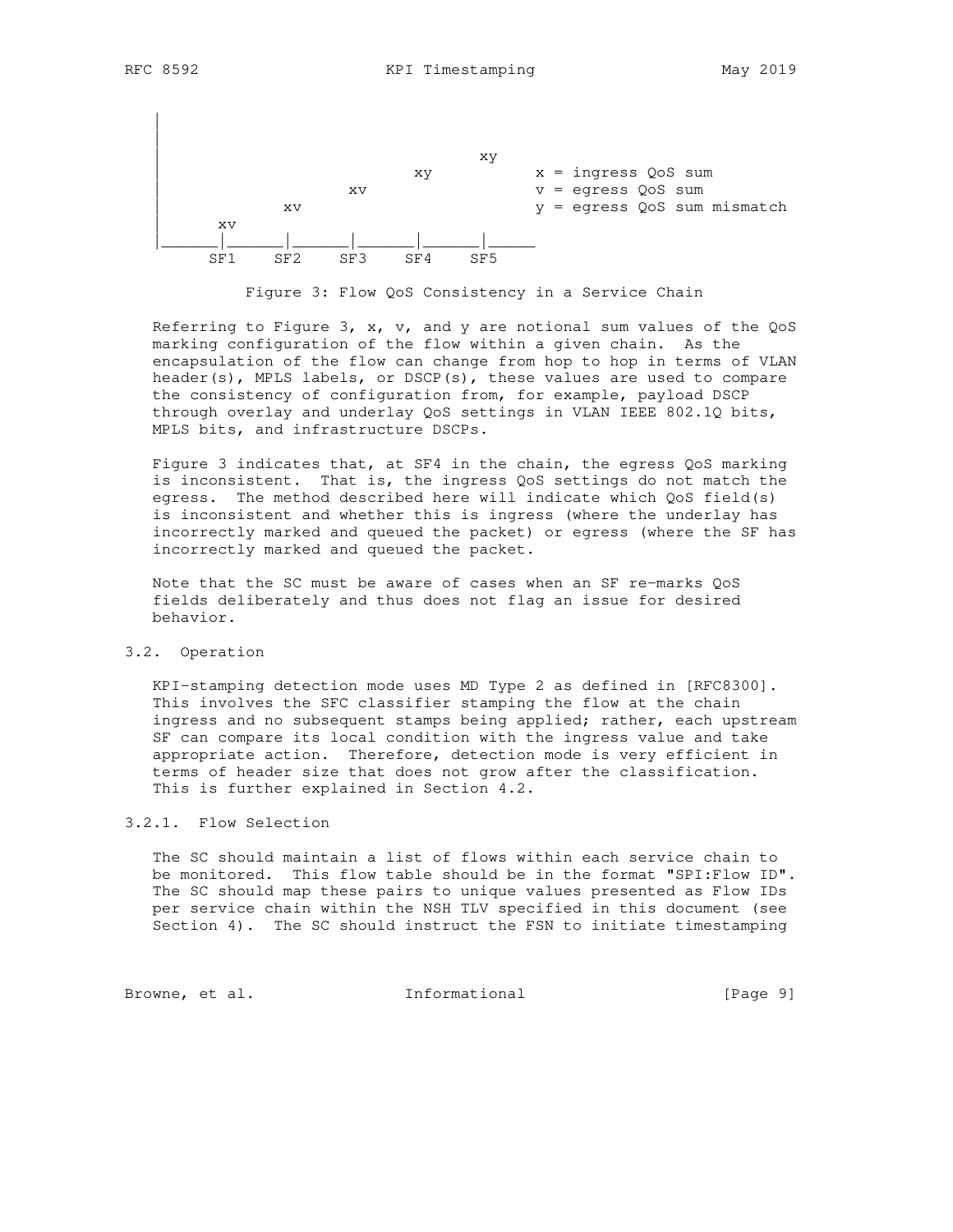on flow table match. The SC may also tell the classifier the duration of the timestamping operation, by either the number of packets in the flow or a certain time duration.

 In this way, the system can monitor the performance of all en-route traffic, an individual subscriber in a chain, or just a specific application or QoS class that is used in the network.

 The SC should write the list of monitored flows into the KPIDB for correlation of performance and configuration data. Thus, when the KPIDB receives data from the LSN, it understands to which flow the data pertains.

 The association of a source IP address with a subscriber identity is outside the scope of this document and will vary by network application. For example, the method of association of a source IP address with an International Mobile Subscriber Identity (IMSI) will be different from how a Customer Premises Equipment (CPE) entity with a Network Address Translation (NAT) function may be chained in an enterprise NFV application.

## 3.2.2. SCP Interface

 An SCP interface is required between the SC and the FSN or classifier. This interface is used to:

- o Query the SFC classifier for a list of active chains and flows.
- o Communicate which chains and flows to stamp. This can be a specific "SPI:Flow ID" combination or can include wildcards for monitoring subscribers across multiple chains or multiple flows within one chain.
- o Instruct how the stamp should be applied (ingress, egress, both ingress and egress, or specific).
- o Indicate when to stop stamping (after either a certain number of packets or a certain time duration).

 Typically, SCP timestamps flows for a certain duration for trend analysis but only stamps one packet of each QoS class in a chain periodically (perhaps once per day or after a network change). Therefore, timestamping is generally applied to a much larger set of packets than QoS stamping.

The exact specification of SCP is left for further study.

Browne, et al. 1nformational 1999 [Page 10]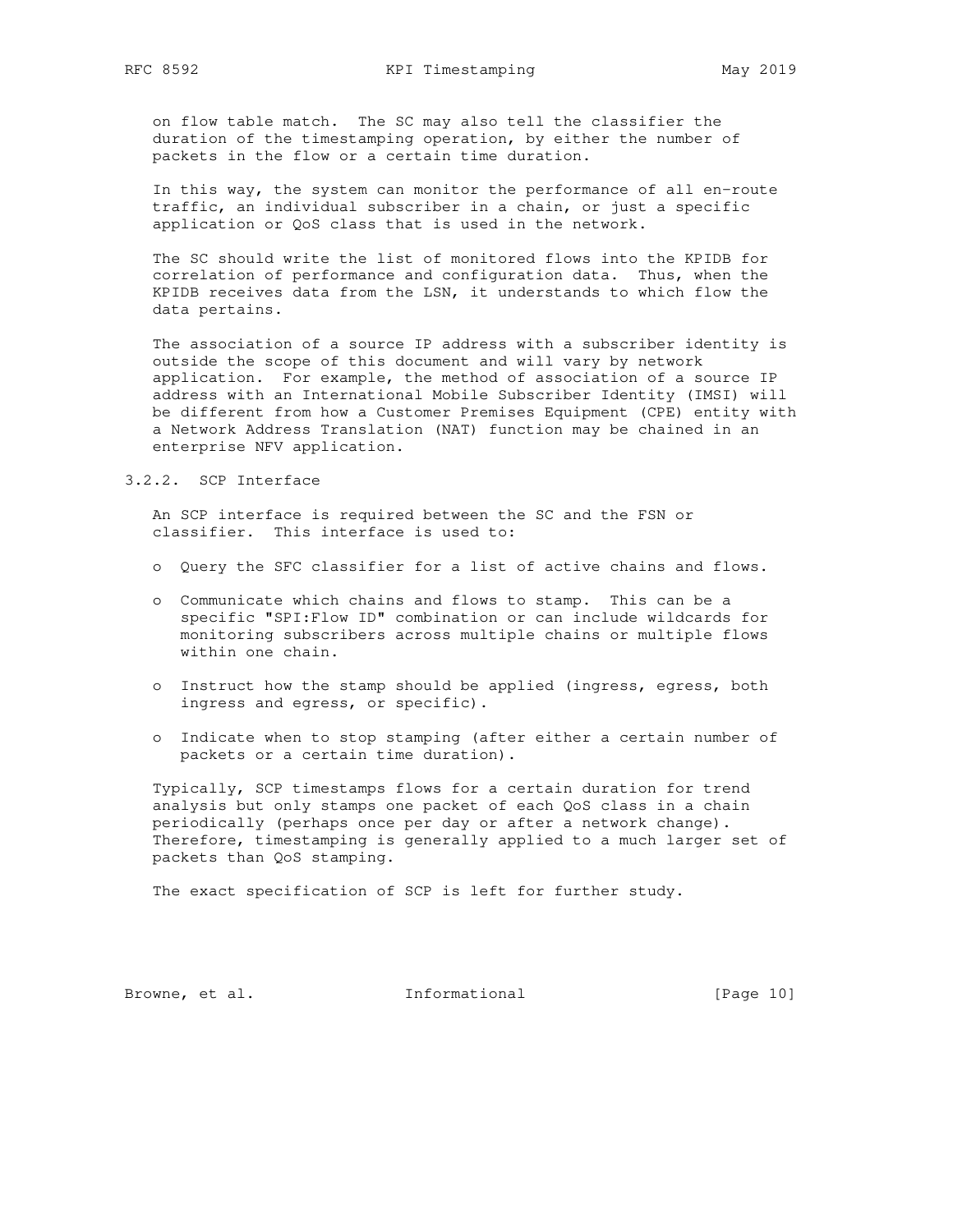## 3.3. Performance Considerations

 This document does not mandate a specific stamping implementation method; thus, NSH KPI stamping can be performed by either hardware mechanisms or software.

 If software-based stamping is used, applying and operating on the stamps themselves incur an additional small delay in the service chain. However, it can be assumed that these additional delays are all relative for the flow in question. This is only pertinent for timestamping mode, and not for QoS-stamping mode. Thus, whilst the absolute timestamps may not be fully accurate for normal non-timestamped traffic, they can be assumed to be relative.

 It is assumed that the methods described in this document would only operate on a small percentage of user flows.

 The service provider may choose a flexible policy in the SC to timestamp a selection of a user plane every minute -- for example, to highlight any performance issues. Alternatively, the LSN may selectively export a subset of the KPI stamps it receives, based on a predefined sampling method. Of course, the SC can stress-test an individual flow or chain should a deeper analysis be required. We can expect that this type of deep analysis will have an impact on the performance of the chain itself whilst under investigation. This impact will be dependent on vendor implementations and is outside the scope of this document.

 For QoS stamping, the methods described here are even less intrusive, as typically packets are only QoS stamped periodically (perhaps once per day) to check service chain configuration per QoS class.

Browne, et al. 1nformational [Page 11]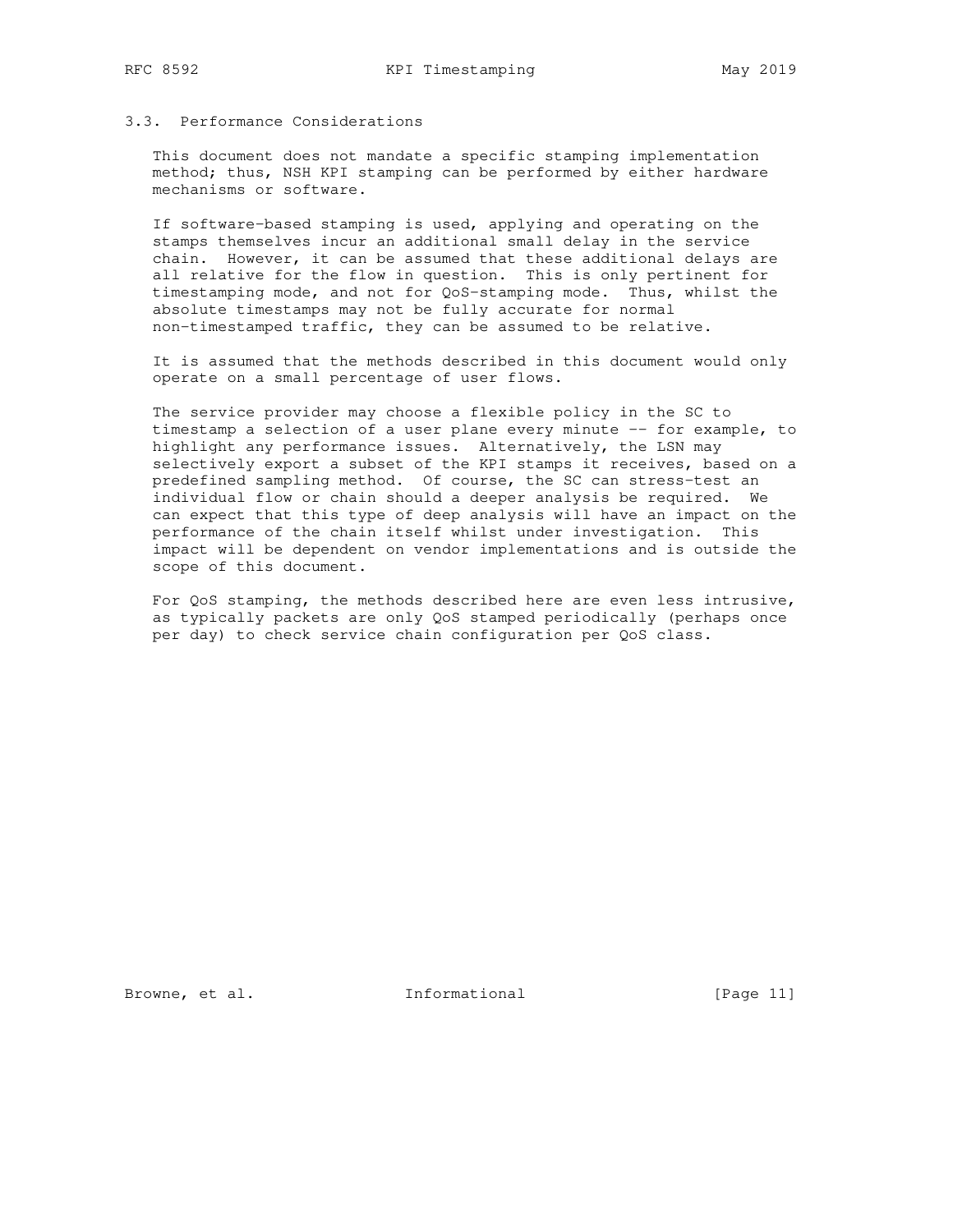4. NSH KPI-Stamping Encapsulation

 KPI stamping uses NSH MD Type 0x2 for detection of anomalies and extended mode for root-cause analysis of KPI violations. These are further explained in this section.

The generic NSH MD Type 2 TLV for KPI stamping is shown below.

 $0$  and  $1$  and  $2$  3 0 1 2 3 4 5 6 7 8 9 0 1 2 3 4 5 6 7 8 9 0 1 2 3 4 5 6 7 8 9 0 1 +-+-+-+-+-+-+-+-+-+-+-+-+-+-+-+-+-+-+-+-+-+-+-+-+-+-+-+-+-+-+-+-+ |Ver|O|U| TTL | Length |U|U|U|U|Type=2 | Next Protocol | +-+-+-+-+-+-+-+-+-+-+-+-+-+-+-+-+-+-+-+-+-+-+-+-+-+-+-+-+-+-+-+-+ Service Path Identifier +-+-+-+-+-+-+-+-+-+-+-+-+-+-+-+-+-+-+-+-+-+-+-+-+-+-+-+-+-+-+-+-+ Metadata Class  $|$  Type  $|U|$  Length +-+-+-+-+-+-+-+-+-+-+-+-+-+-+-+-+-+-+-+-+-+-+-+-+-+-+-+-+-+-+-+-+ Variable Length KPI Metadata header and TLV(s) +-+-+-+-+-+-+-+-+-+-+-+-+-+-+-+-+-+-+-+-+-+-+-+-+-+-+-+-+-+-+-+-+

Figure 4: Generic NSH KPI Encapsulation

 Relevant fields in the header that the FSN must implement are as follows:

- o The O bit must not be set.
- o The MD type must be set to 0x2.
- o The Metadata Class must be set to a value from the experimental range 0xfff6 to 0xfffe according to an agreement by all parties to the experiment.
- o Unassigned bits: All fields marked "U" are unassigned and available for future use [RFC8300].
- o The Type field may have one of the following values; the content of the Variable Length KPI Metadata header and TLV(s) field depends on the Type value:
	- \* Type = 0x01 (Det): Detection
	- \* Type = 0x02 (TS): Timestamp Extended
	- \* Type = 0x03 (QoS): QoS stamp Extended

 The Type field determines the type of KPI-stamping format. The supported formats are presented in the following subsections.

Browne, et al. 1nformational 1999 [Page 12]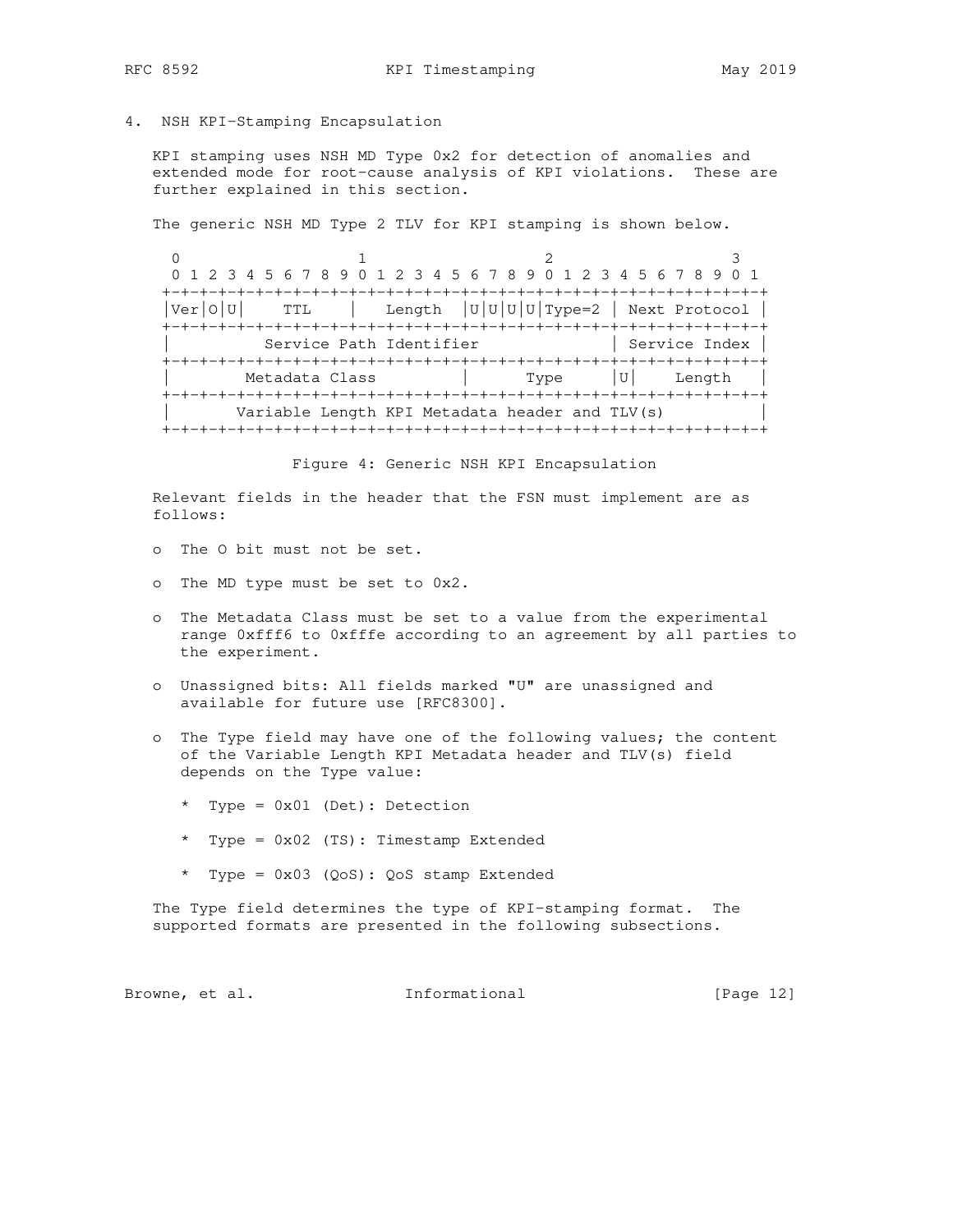# 4.1. KPI-Stamping Extended Encapsulation

 The generic NSH MD Type 2 KPI-stamping header (extended mode) is shown in Figure 5. This is the format for performance monitoring of service chain issues with respect to QoS configuration and latency.

 $0$  1 2 3 0 1 2 3 4 5 6 7 8 9 0 1 2 3 4 5 6 7 8 9 0 1 2 3 4 5 6 7 8 9 0 1 +-+-+-+-+-+-+-+-+-+-+-+-+-+-+-+-+-+-+-+-+-+-+-+-+-+-+-+-+-+-+-+-+ |Ver|O|U| TTL | Length |U|U|U|U|Type=2 | Next Protocol | +-+-+-+-+-+-+-+-+-+-+-+-+-+-+-+-+-+-+-+-+-+-+-+-+-+-+-+-+-+-+-+-+ Service Path Identifier | Service Index | +-+-+-+-+-+-+-+-+-+-+-+-+-+-+-+-+-+-+-+-+-+-+-+-+-+-+-+-+-+-+-+-+ Metadata Class | Type |U| Length +-+-+-+-+-+-+-+-+-+-+-+-+-+-+-+-+-+-+-+-+-+-+-+-+-+-+-+-+-+-+-+-+ Variable Length KPI Configuration Header +-+-+-+-+-+-+-+-+-+-+-+-+-+-+-+-+-+-+-+-+-+-+-+-+-+-+-+-+-+-+-+-+ Variable Length KPI Value (LSN) +-+-+-+-+-+-+-+-+-+-+-+-+-+-+-+-+-+-+-+-+-+-+-+-+-+-+-+-+-+-+-+-+  $\lambda$  and  $\lambda$  and  $\lambda$  and  $\lambda$  and  $\lambda$  and  $\lambda$  and  $\lambda$  and  $\lambda$  and  $\lambda$  and  $\lambda$  and  $\lambda$  and  $\lambda$  and  $\lambda$  and  $\lambda$  and  $\lambda$  and  $\lambda$  and  $\lambda$  and  $\lambda$  and  $\lambda$  and  $\lambda$  and  $\lambda$  and  $\lambda$  and  $\lambda$  and  $\lambda$  and  $\lambda$  +-+-+-+-+-+-+-+-+-+-+-+-+-+-+-+-+-+-+-+-+-+-+-+-+-+-+-+-+-+-+-+-+ Variable Length KPI Value (FSN) +-+-+-+-+-+-+-+-+-+-+-+-+-+-+-+-+-+-+-+-+-+-+-+-+-+-+-+-+-+-+-+-+

Figure 5: Generic KPI Encapsulation (Extended Mode)

 As mentioned above, two types are defined under the experimental MD class to indicate the extended KPI MD: a timestamp type and a QoS-stamp type.

The KPI Encapsulation Configuration Header format is shown below.

 +-+-+-+-+-+-+-+-+-+-+-+-+-+-+-+-+-+-+-+-+-+-+-+-+-+-+-+-+-+-+-+-+  $|K|K|T|K|K|K|K|$  Stamping SI | Flow ID +-+-+-+-+-+-+-+-+-+-+-+-+-+-+-+-+-+-+-+-+-+-+-+-+-+-+-+-+-+-+-+-+ Reference Time | | +-+-+-+-+-+-+-+-+-+-+-+-+-+-+-+-+-+-+-+-+-+-+-+-+-+-+-+-+-+-+-+-+

Figure 6: KPI Encapsulation Configuration Header

Browne, et al. 1nformational [Page 13]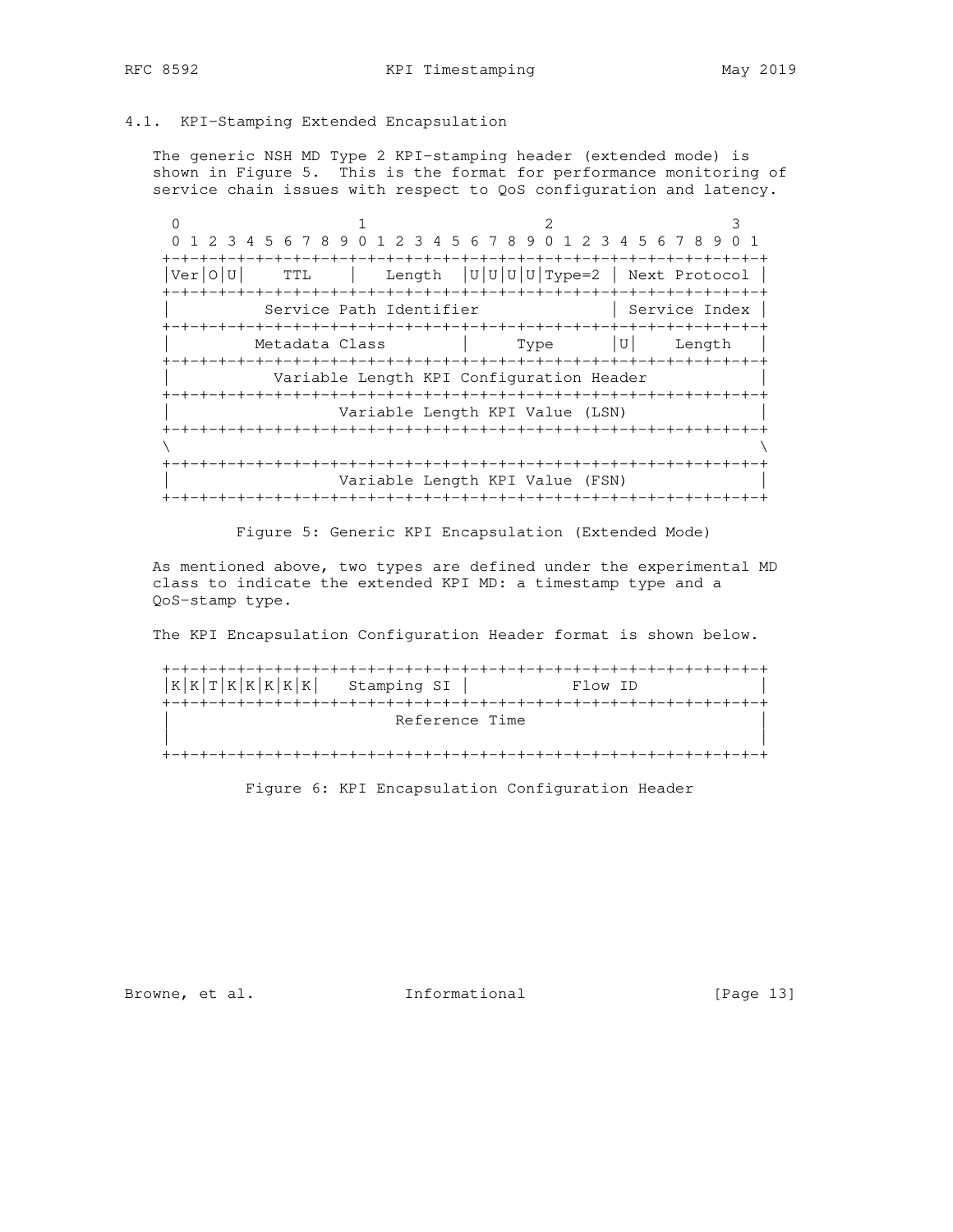The bits marked "K" are reserved for specific KPI type use and are described in the subsections below.

 The T bit should be set if Reference Time follows the KPI Encapsulation Configuration Header.

 The SSI (Stamping SI) contains the SI used for KPI stamping and is described in the subsections below.

 The Flow ID is a unique 16-bit identifier written into the header by the classifier. This allows 65536 flows to be concurrently stamped on any given NSH service chain (SPI). Flow IDs are not written by subsequent SFs in the chain. The FSN may export monitored Flow IDs to the KPIDB for correlation.

 Reference Time is the wall clock of the FSN and may be used for historical comparison of SC performance. If the FSN is not Level A synchronized (see Section 3.1), it should inform the SC over the SCP interface. The Reference Time is represented in 64-bit NTP format [RFC5905], as presented in Figure 7:

|          | 0 1 2 3 4 5 6 7 8 9 0 1 2 3 4 5 6 7 8 9 0 1 2 3 4 5 6 7 8 9 0 1 |  |  |  |  |  |  |  |  |  |  |  |  |  |  |  |  |  |  |  |  |
|----------|-----------------------------------------------------------------|--|--|--|--|--|--|--|--|--|--|--|--|--|--|--|--|--|--|--|--|
|          |                                                                 |  |  |  |  |  |  |  |  |  |  |  |  |  |  |  |  |  |  |  |  |
| Seconds  |                                                                 |  |  |  |  |  |  |  |  |  |  |  |  |  |  |  |  |  |  |  |  |
|          |                                                                 |  |  |  |  |  |  |  |  |  |  |  |  |  |  |  |  |  |  |  |  |
| Fraction |                                                                 |  |  |  |  |  |  |  |  |  |  |  |  |  |  |  |  |  |  |  |  |
|          |                                                                 |  |  |  |  |  |  |  |  |  |  |  |  |  |  |  |  |  |  |  |  |

Figure 7: NTP 64-Bit Timestamp Format (RFC 5905)

Browne, et al. 1nformational [Page 14]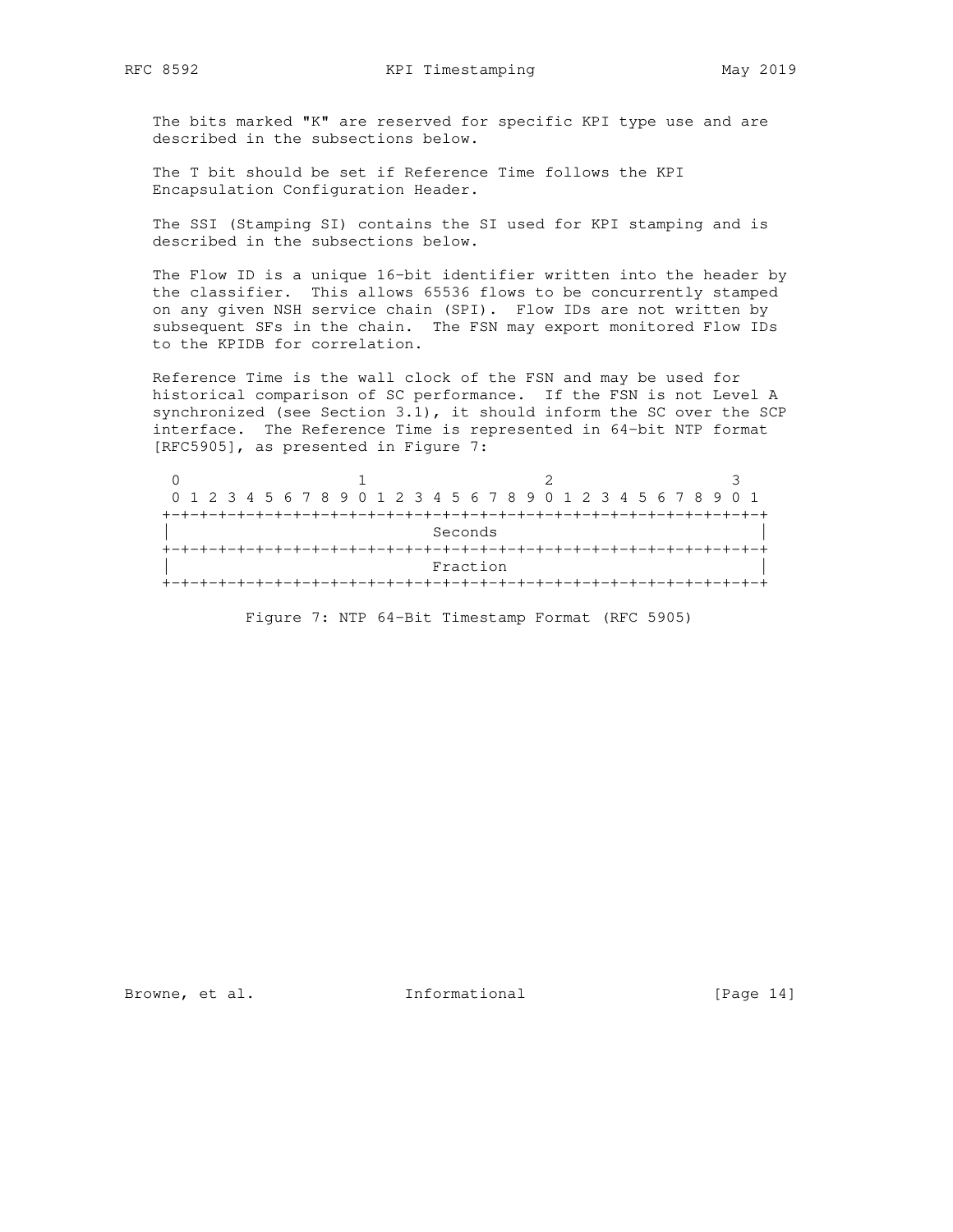# 4.1.1. NSH Timestamping Encapsulation (Extended Mode)

The NSH timestamping extended encapsulation is shown below.

 $0$  1 2 3 0 1 2 3 4 5 6 7 8 9 0 1 2 3 4 5 6 7 8 9 0 1 2 3 4 5 6 7 8 9 0 1 +-+-+-+-+-+-+-+-+-+-+-+-+-+-+-+-+-+-+-+-+-+-+-+-+-+-+-+-+-+-+-+-+  $|Var|\circ|C|U|U|U|U|U|$  Length  $|U|U|U|Type=2$  NextProto | +-+-+-+-+-+-+-+-+-+-+-+-+-+-+-+-+-+-+-+-+-+-+-+-+-+-+-+-+-+-+-+-+ | Service Path ID | Service Index | +-+-+-+-+-+-+-+-+-+-+-+-+-+-+-+-+-+-+-+-+-+-+-+-+-+-+-+-+-+-+-+-+ Metadata Class | Type=TS(2) |U| Len | +-+-+-+-+-+-+-+-+-+-+-+-+-+-+-+-+-+-+-+-+-+-+-+-+-+-+-+-+-+-+-+-+  $|I|E|T|U|U|SSI$  Stamping SI | Flow ID +-+-+-+-+-+-+-+-+-+-+-+-+-+-+-+-+-+-+-+-+-+-+-+-+-+-+-+-+-+-+-+-| Reference Time (T bit is set) | | +-+-+-+-+-+-+-+-+-+-+-+-+-+-+-+-+-+-+-+-+-+-+-+-+-+-+-+-+-+-+-+-+ |I|E|U|U|U| SYN | Stamping SI | Unassigned | +-+-+-+-+-+-+-+-+-+-+-+-+-+-+-+-+-+-+-+-+-+-+-+-+-+-+-+-+-+-+-+-| Ingress Timestamp (I bit is set) (LSN) | | +-+-+-+-+-+-+-+-+-+-+-+-+-+-+-+-+-+-+-+-+-+-+-+-+-+-+-+-+-+-+-+-+ Egress Timestamp (E bit is set) (LSN) | | +-+-+-+-+-+-+-+-+-+-+-+-+-+-+-+-+-+-+-+-+-+-+-+-+-+-+-+-+-+-+-+-+ . . . . +-+-+-+-+-+-+-+-+-+-+-+-+-+-+-+-+-+-+-+-+-+-+-+-+-+-+-+-+-+-+-+-+ |I|E|U|U|U| SYN | Stamping SI | Unassigned | +-+-+-+-+-+-+-+-+-+-+-+-+-+-+-+-+-+-+-+-+-+-+-+-+-+-+-+-+-+-+-+-| Ingress Timestamp (I bit is set) (FSN) | | +-+-+-+-+-+-+-+-+-+-+-+-+-+-+-+-+-+-+-+-+-+-+-+-+-+-+-+-+-+-+-+-+ Egress Timestamp (E bit is set) (FSN) | | +-+-+-+-+-+-+-+-+-+-+-+-+-+-+-+-+-+-+-+-+-+-+-+-+-+-+-+-+-+-+-+-+

Figure 8: NSH Timestamp Encapsulation (Extended Mode)

 The FSN KPI stamp MD starts with the Stamping Configuration Header. This header contains the I, E, and T bits, and the SSI.

The I bit should be set if the Ingress stamp is requested.

The E bit should be set if the Egress stamp is requested.

Browne, et al. 1nformational [Page 15]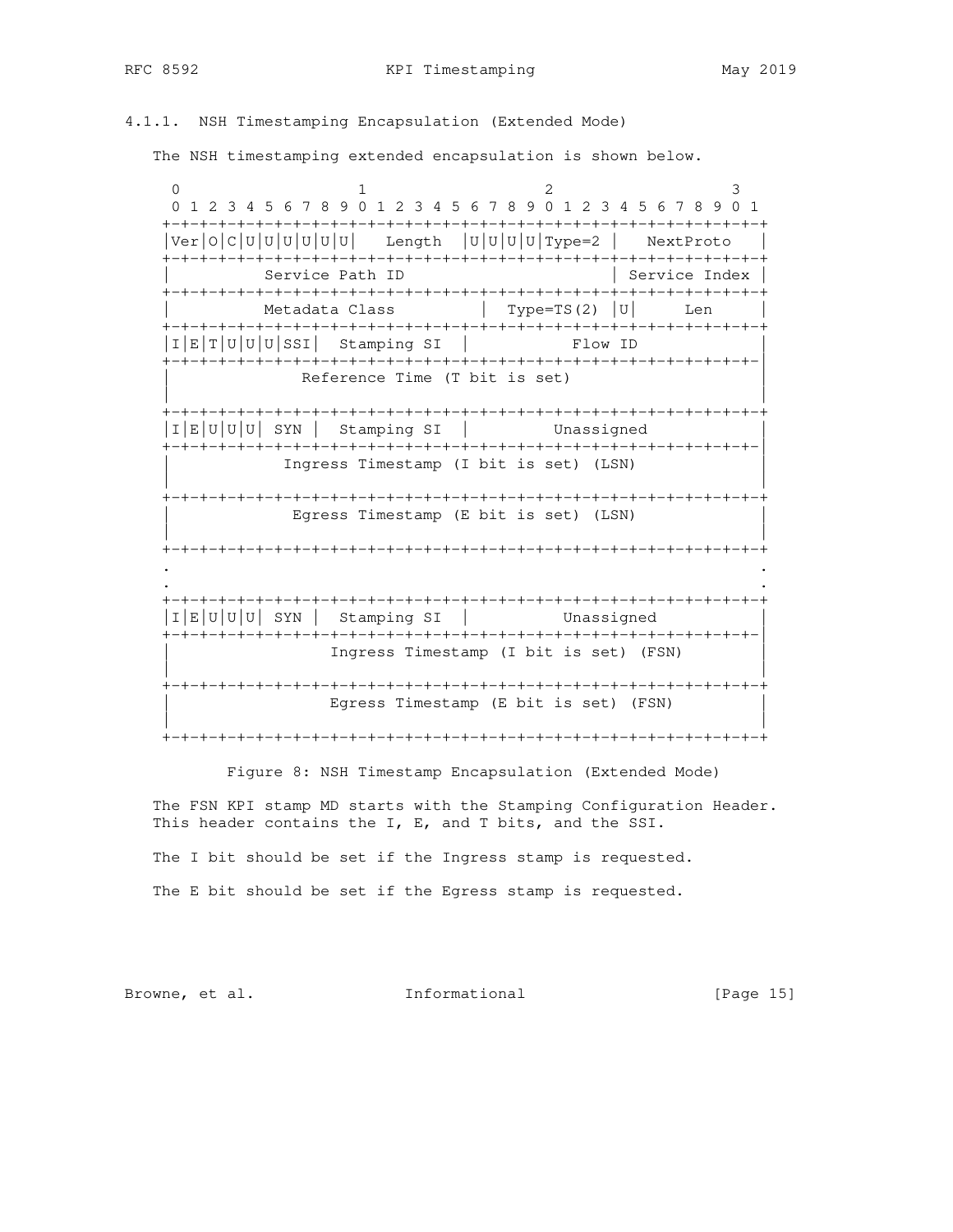The SSI field must be set to one of the following values:

- o 0x0: KPI stamp mode. No SI is specified in the Stamping SI field.
- o 0x1: KPI stamp hybrid mode is selected. The Stamping SI field contains the LSN SI. This is used when PNFs or NSH-unaware SFs are used at the tail of the chain. If SSI=0x1, then the value in the Type field informs the chain regarding which SF should act as the LSN.
- o 0x2: KPI stamp Specific mode is selected. The Stamping SI field contains the targeted SI. In this case, the Stamping SI field indicates which SF is to be stamped. Both Ingress stamps and Egress stamps are performed when the SI=SSI in the chain. For timestamping mode, the FSN will also apply the Reference Time and Ingress Timestamp. This will indicate the delay along the entire service chain to the targeted SF. This method may also be used as a light implementation to monitor end-to-end service chain performance whereby the targeted SF is the LSN. This is not applicable to QoS-stamping mode.

 Each stamping node adds stamp MD that consists of the Stamping Reporting Header and timestamps.

The E bit should be set if the Egress stamp is reported.

The I bit should be set if the Ingress stamp is reported.

 With respect to timestamping mode, the SYN bits are an indication of the synchronization status of the node performing the timestamp and must be set to one of the following values:

- o In synch: 0x00
- o In holdover: 0x01
- o In free run: 0x02
- o Out of synch: 0x03

 If the platform hosting the SF is out of synch or in free run, no timestamp is applied by the node, and the packet is processed normally.

Browne, et al. 10 Informational 10 [Page 16]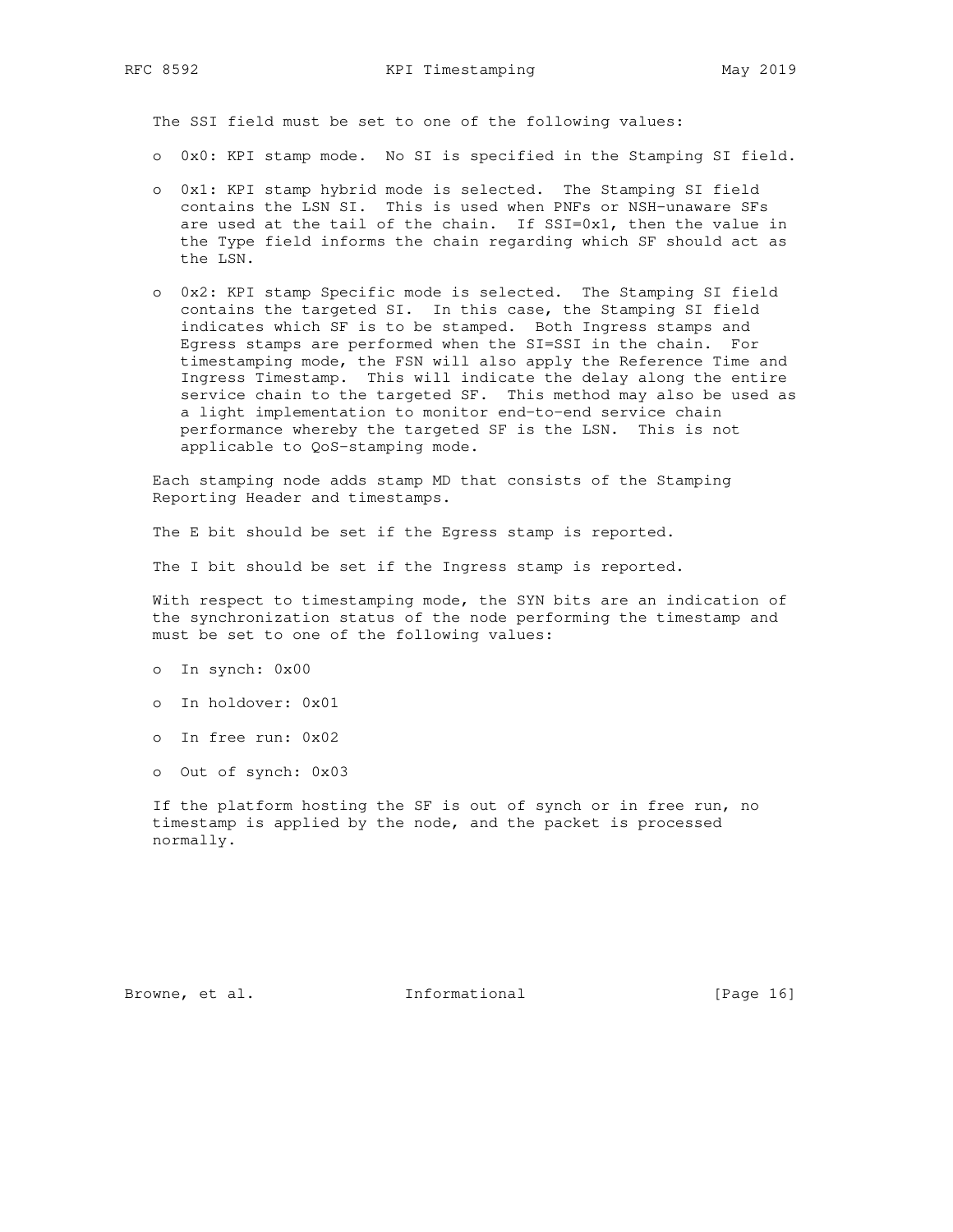If the FSN is out of synch or in free run, the timestamp request is rejected and is not propagated through the chain. In such an event, the FSN should inform the SC over the SCP interface. Similarly, if the KPIDB receives timestamps that are out of order (i.e., a timestamp of an "N+1" SF is prior to the timestamp of an "N" SF), it should notify the SC of this condition over the SCP interface.

 The outer SI value is copied into the stamp MD as the Stamping SI to help cater to hybrid chains that are a mix of VNFs and PNFs or through NSH-unaware SFs. Thus, if a flow transits through a PNF or an NSH-unaware node, the delta in the inner SI between timestamps will indicate this.

 The Ingress Timestamp and Egress Timestamp are represented in 64-bit NTP format. The corresponding bits (I and E) are reported in the Stamping Reporting Header of the node's MD.

4.1.2. NSH QoS-Stamping Encapsulation (Extended Mode)

 Packets have a variable QoS stack. For example, the same payload IP can have a very different stack in the access part of the network than the core. This is most apparent in mobile networks where, for example, in an access circuit we would have an infrastructure IP header (DSCP) composed of two layers -- one based on transport and the other based on IPsec -- in addition to multiple MPLS and VLAN tags. The same packet, as it leaves the Packet Data Network (PDN) Gateway Gi egress interface, may be very much simplified in terms of overhead and related QoS fields.

 Because of this variability, we need to build extra meaning into the QoS headers. They are not, for example, all PTP timestamps of a fixed length, as in the case of timestamping; rather, they are of variable lengths and types. Also, they can be changed on the underlay at any time without the knowledge of the SFC system. Therefore, each SF must be able to ascertain and record its ingress and egress QoS configuration on the fly.

Browne, et al. 1nformational [Page 17]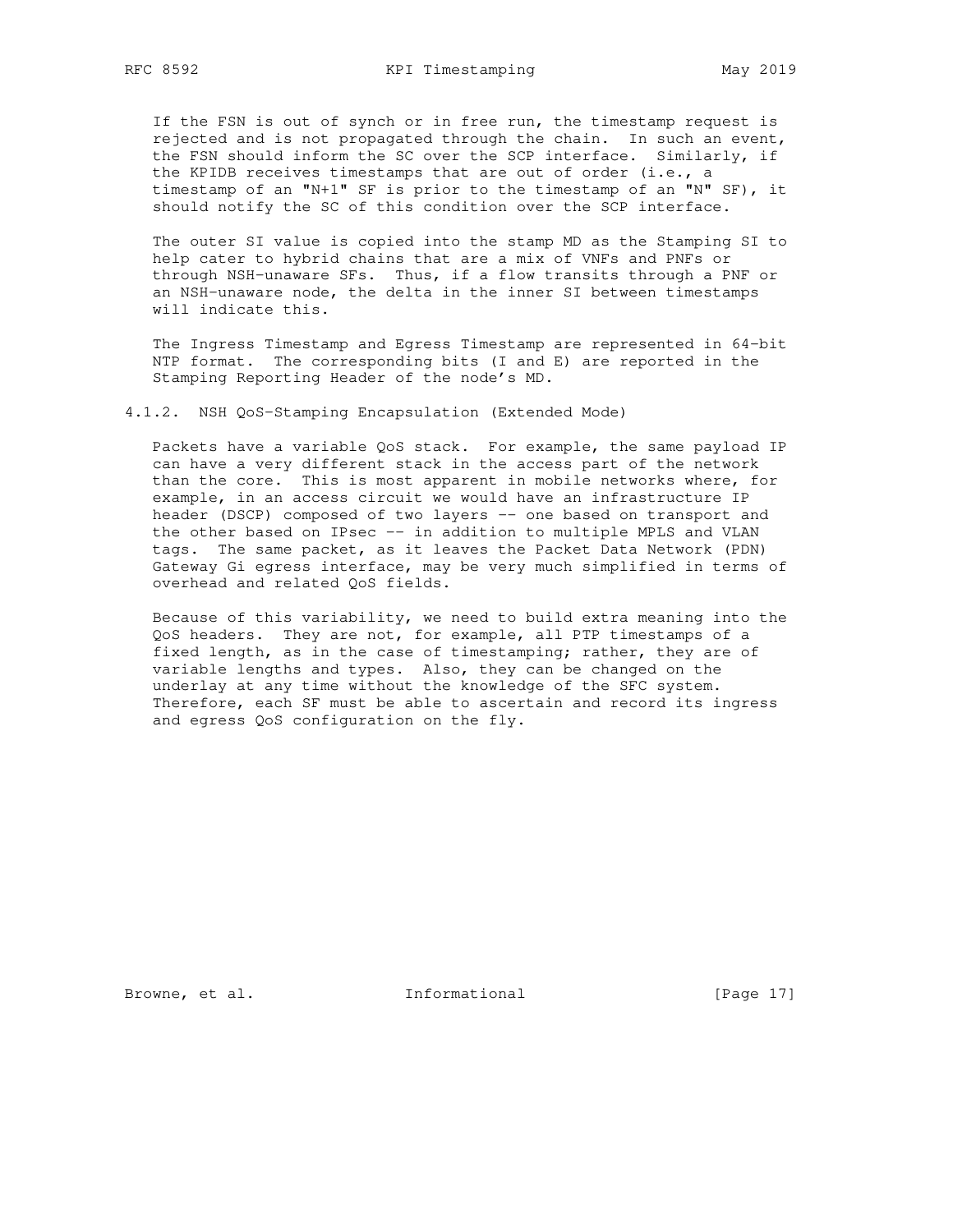The suggested QoS Type (QT) and lengths are listed below.

| QoS Type Value |               | Length | Comment                         |
|----------------|---------------|--------|---------------------------------|
| IVLAN          | 0x01          | 4 Bits | Ingress VLAN (PCP + DEI)        |
| EVLAN          | $0 \times 02$ | 4 Bits | Eqress VLAN                     |
| IQINQ          | 0x03          | 8 Bits | Ingress $QinQ$ (2x (PCP + DEI)) |
| EOINO          | $0 \times 04$ | 8 Bits | Egress QinQ                     |
| IMPLS          | 0x05          | 3 Bits | Ingress Label                   |
| EMPLS          | $0 \times 06$ | 3 Bits | Egress Label                    |
| IMPLS          | $0 \times 07$ | 6 Bits | Two Ingress Labels (2x EXP)     |
| EMPLS          | 0x08          | 6 Bits | Two Eqress Labels               |
| IDSCP          | 0x09          | 8 Bits | Ingress DSCP                    |
| EDSCP          | 0x0A          | 8 Bits | Eqress DSCP                     |

 For stacked headers such as MPLS and 802.1ad, we extract the relevant QoS data from the header and insert it into one QoS value in order to be more efficient in terms of packet size. Thus, for MPLS, we represent both experimental bits (EXP) fields in one QoS value, and both 802.1p priority and drop precedence in one QoS value, as indicated above.

 For stack types not listed here (for example, three or more MPLS tags), the SF would insert IMPLS/EMPLS several times, with each layer in the stack indicating EXP QoS for that layer.

Browne, et al. 1nformational [Page 18]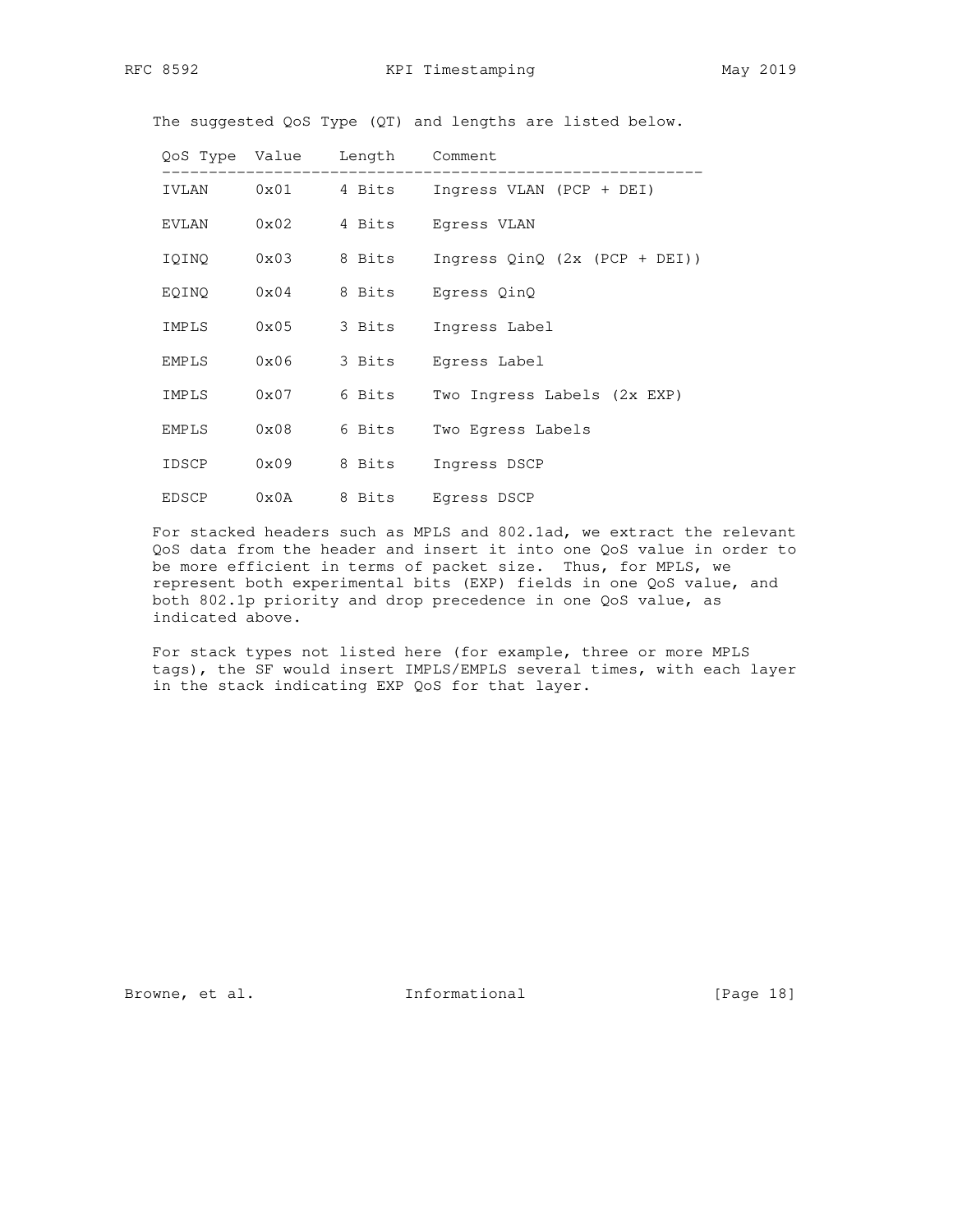| $\Omega$<br>$1 \t2$ | 3 4 5 6 7 8 9 0 1 2 3 4 5 6 7 8 9 0 1 2 3 4 5 6 7 8 9 0 1       | 2                                                     | 3                                          |  |  |  |  |  |  |  |
|---------------------|-----------------------------------------------------------------|-------------------------------------------------------|--------------------------------------------|--|--|--|--|--|--|--|
|                     | Ver 0 C U U U U U U                                             | Length  U U U U Type=2  <br>·+-+-+-+-+-+-+-+-+-+-+-+- | -+-+-+-+-+<br>NextProto=0x0<br>-+-+-+-+-+- |  |  |  |  |  |  |  |
|                     | Service Path ID                                                 |                                                       | Service Index                              |  |  |  |  |  |  |  |
|                     | Metadata Class                                                  | $Type=QoS(3)$                                         | U <br>Len                                  |  |  |  |  |  |  |  |
|                     | U U T U U U SSI <br>Stamping SI                                 | Flow ID                                               |                                            |  |  |  |  |  |  |  |
|                     | Reference Time (T bit is set)                                   |                                                       |                                            |  |  |  |  |  |  |  |
|                     | U U U U U U U U  Stamping SI                                    | Unassigned                                            |                                            |  |  |  |  |  |  |  |
| QT                  | QoS Value $ U U E $ QT   QoS Value<br>+-+-+-+-+-+-+-+-+-+-+-+-+ | -+-+-+-+-+-+-+-+-+-+-+-+-+-+-                         | U U U E                                    |  |  |  |  |  |  |  |
|                     |                                                                 |                                                       |                                            |  |  |  |  |  |  |  |
| UUUUUU              | Stamping SI<br>ΠI<br>UΙ<br>τı                                   | Unassigned                                            |                                            |  |  |  |  |  |  |  |
| ОT                  | U U U E <br>OoS Value                                           | QoS Value<br>QT                                       | UUI<br>U                                   |  |  |  |  |  |  |  |

Figure 9: NSH QoS Configuration Encapsulation (Extended Mode)

 The encapsulation in Figure 9 is very similar to the encapsulation detailed in Section 4.1.1, with the following exceptions:

- o I and E bits are not required, as we wish to examine the full QoS stack at the ingress and egress at every SF.
- o SYN status bits are not required.
- o The QT and QoS values are as outlined in the list above.
- o The E bit at the tail of each QoS context field indicates if this is the last egress QoS stamp for a given SF. This should coincide with SI=0 at the LSN, whereby the packet is truncated, the NSH MD is sent to the KPIDB, and the subscriber's raw IP packet is forwarded to the underlay next hop.

Browne, et al. 1nformational [Page 19]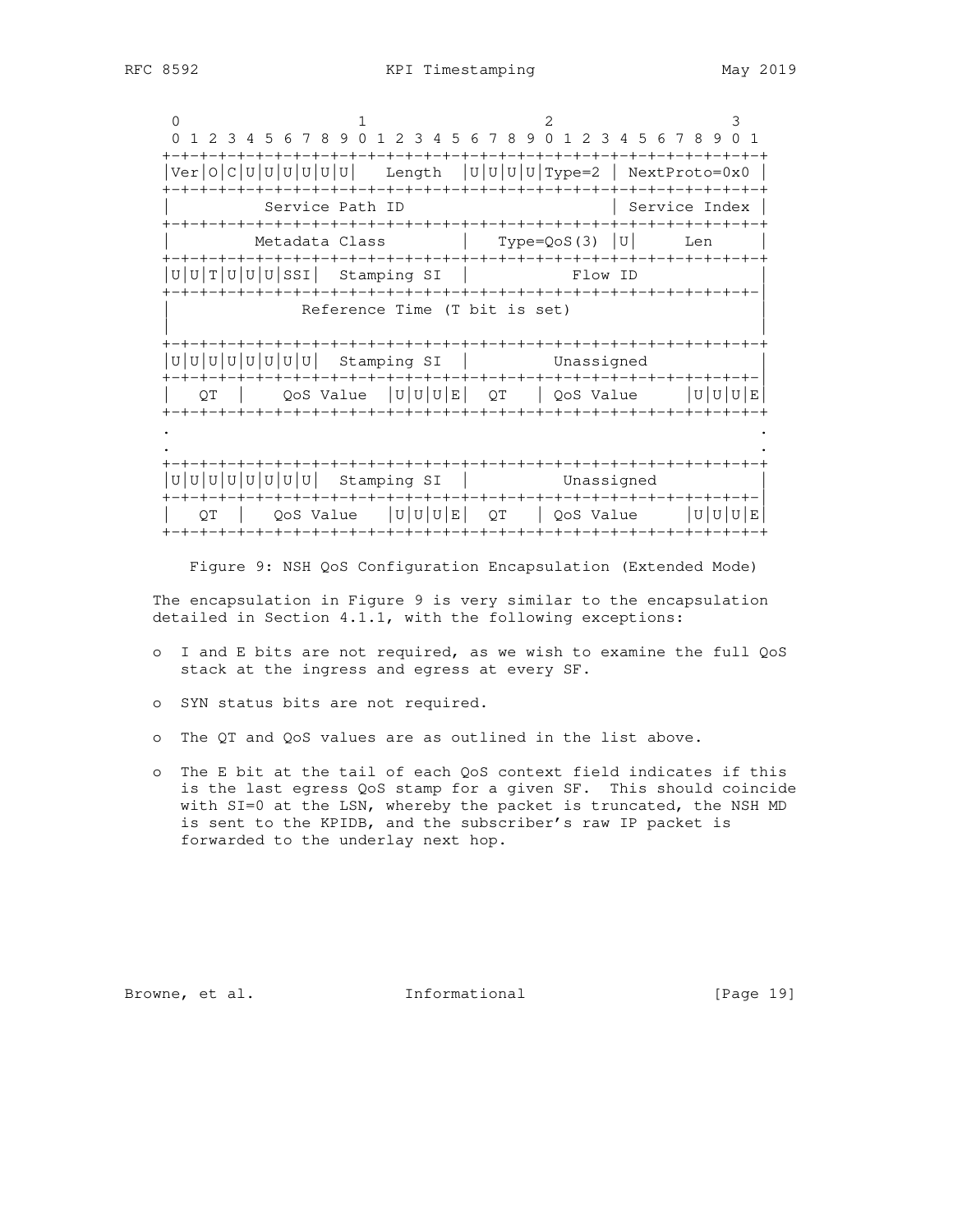Note: It is possible to compress the frame structure to better utilize the header, but this would come at the expense of crossing byte boundaries. For ease of implementation, and so that QoS stamping is applied on an extremely small subset of user-plane traffic, we believe that the above structure is a pragmatic compromise between header efficiency and ease of implementation.

### 4.2. KPI-Stamping Encapsulation (Detection Mode)

 The format of the NSH MD Type 2 KPI-stamping TLV (detection mode) is shown in Figure 10.

 This TLV is used for KPI anomaly detection. Upon detecting a problem or an anomaly, it will be possible to enable the use of KPI-stamping extended encapsulations, which will provide more detailed analysis.

|          | 1 2 3 4 5 6 7 8 9 0 1 2 3 4 5 6 7 8 9 0 1 2 3 4 5 6 7 8 9 0 1 |             |  |  |         |  |  |  |  |  |  |  |
|----------|---------------------------------------------------------------|-------------|--|--|---------|--|--|--|--|--|--|--|
| Ver O U  | TTL   Length  U U U U Type=2   Next Protocol                  |             |  |  |         |  |  |  |  |  |  |  |
|          | Service Path Identifier<br>Service Index                      |             |  |  |         |  |  |  |  |  |  |  |
|          | Metadata Class $  \text{Type=Det}(1)   \text{U} $ Length      |             |  |  |         |  |  |  |  |  |  |  |
| KPI Type |                                                               | Stamping SI |  |  | Flow ID |  |  |  |  |  |  |  |
|          | Threshold KPI Value                                           |             |  |  |         |  |  |  |  |  |  |  |
|          | Ingress KPI stamp                                             |             |  |  |         |  |  |  |  |  |  |  |
|          |                                                               |             |  |  |         |  |  |  |  |  |  |  |

Figure 10: Generic NSH KPI Encapsulation (Detection Mode)

The following fields are defined in the KPIDB MD:

- o KPI Type: This field determines the type of KPI stamp that is included in this MD. If a receiver along the path does not understand the KPI type, it will pass the packet on transparently and will not drop it. The supported values of KPI Type are:
	- \* 0x0: Timestamp
	- \* 0x1: QoS stamp

Browne, et al. 1nformational [Page 20]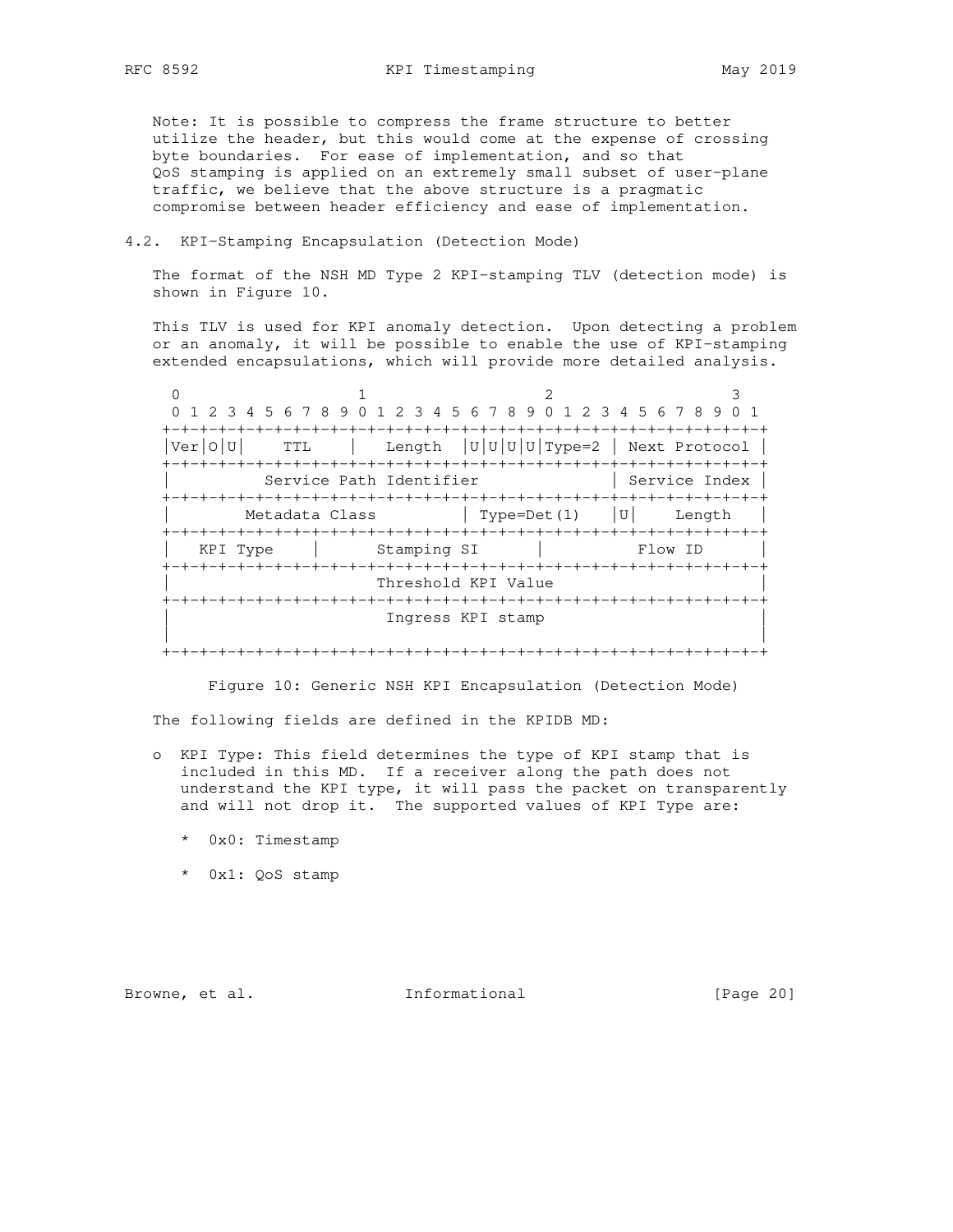- o Threshold KPI Value: In the first header, the SFC classifier may program a KPI threshold value. This is a value that, when exceeded, requires the SF to insert the current SI value into the SI field. The KPI type is the type of KPI stamp inserted into the header as per Figure 10.
- o Stamping SI: This is the Service Identifier of the SF when the above threshold value is exceeded.
- o Flow ID: The Flow ID is inserted into the header by the SFC classifier in order to correlate flow data in the KPIDB for offline analysis.
- o Ingress KPI stamp: The last 8 octets are reserved for the KPI stamp. This is the KPI value at the chain ingress at the SFC classifier. Depending on the KPI type, the KPI stamp includes either a timestamp or a QoS stamp. If the KPI type is Timestamp, then the Ingress KPI stamp field contains a timestamp in 64-bit NTP timestamp format. If the KPI type is QoS stamp, then the format of the 64-bit Ingress KPI stamp is as follows.

 $0$  1 2 3 0 1 2 3 4 5 6 7 8 9 0 1 2 3 4 5 6 7 8 9 0 1 2 3 4 5 6 7 8 9 0 1 +-+-+-+-+-+-+-+-+-+-+-+-+-+-+-+-+-+-+-+-+-+-+-+-+-+-+-+-+-+-+-+-+ | QT | QoS Value | Unassigned | +-+-+-+-+-+-+-+-+-+-+-+-+ + | | +-+-+-+-+-+-+-+-+-+-+-+-+-+-+-+-+-+-+-+-+-+-+-+-+-+-+-+-+-+-+-+-+

Figure 11: QoS-Stamp Format (Detection Mode)

 As an example operation, let's say we are using KPI type 0x01 (Timestamp). When an SF (say SFn) receives the packet, it can compare the current local timestamp (it first checks that it is synchronized to the network's PRC) with the chain Ingress Timestamp to calculate the latency in the chain. If this value exceeds the timestamp threshold, it then inserts its SI and returns the NSH to the KPIDB. This effectively tells the system that at SFn the packet violated the KPI threshold. Please refer to Figure 8 for the timestamp format.

 When this occurs, the SFC control-plane system would then invoke the KPI extended mode, which uses a more sophisticated (and intrusive) method to isolate the root cause of the KPI violation, as described below.

Browne, et al. 1nformational 1999 [Page 21]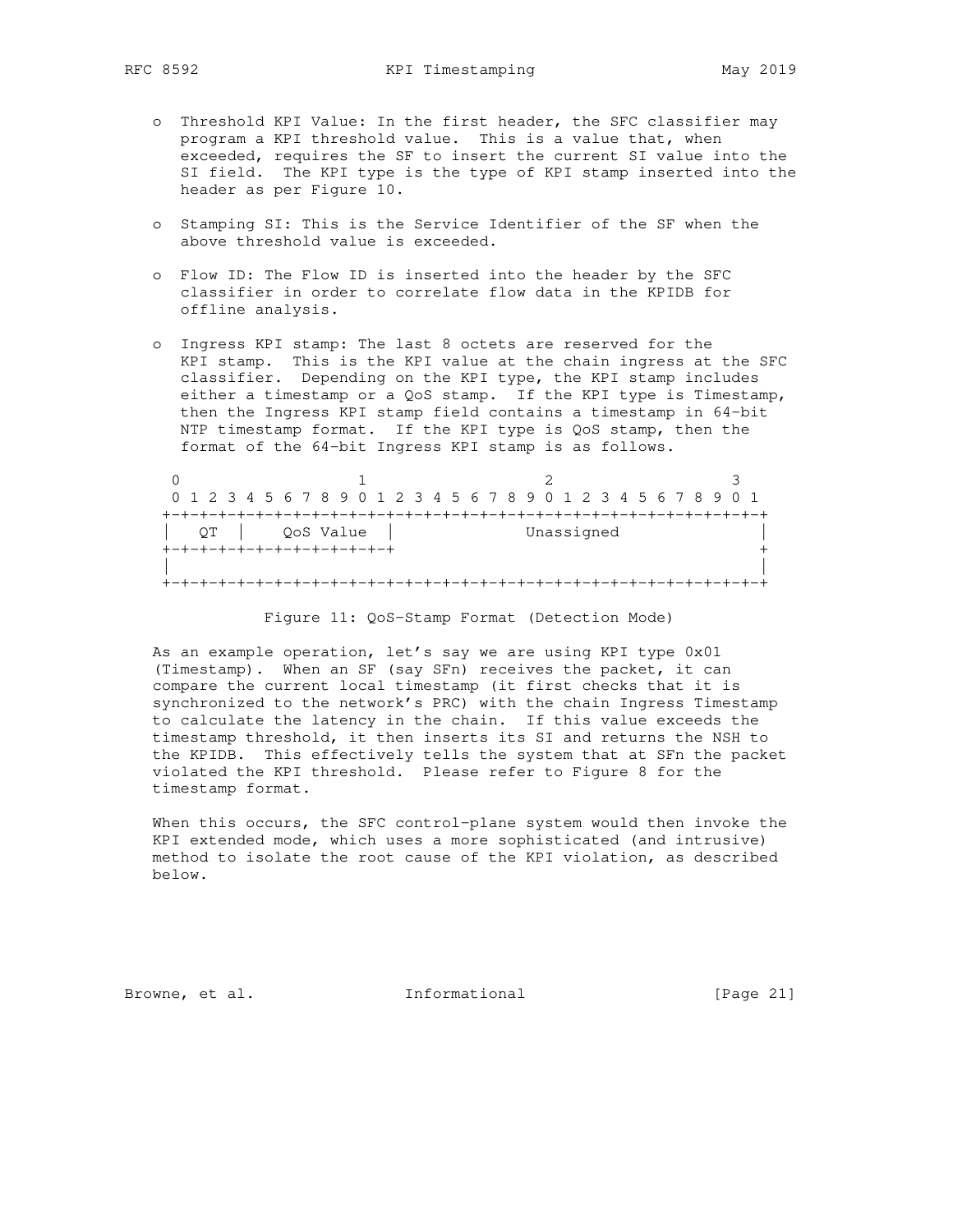Note: Whilst detection mode is a valuable tool for latency actions, the authors feel that building the logic into the KPI system for QoS configuration is not justified. As QoS stamping is done infrequently and on a tiny percentage of the user plane, it is more practical to use extended mode only for service chain QoS verification.

### 5. Hybrid Models

 A hybrid chain may be defined as a chain whereby there is a mix of NSH-aware and NSH-unaware SFs.

 Figure 12 shows an example of a hybrid chain with a PNF in the middle.



Figure 12: Hybrid Chain with PNF in Middle

 In this example, the FSN begins its operation and sets the SI to 3. SF1 decrements the SI to 2 and passes the packet to an SFC proxy (not shown).

 The SFC proxy strips the NSH and passes the packet to the PNF. On receipt back from the PNF, the proxy decrements the SI and passes the packet to the LSN with SI=1.

 After the LSN processes the traffic, it knows from the SI value that it is the last node in the chain, and it exports the entire NSH and all MD to the KPIDB. The payload is forwarded to the next hop on the underlay minus the NSH. The stamping information packet may be given a new SPI to act as a homing tag to transport the stamp data back to the KPIDB.

Browne, et al. 1nformational [Page 22]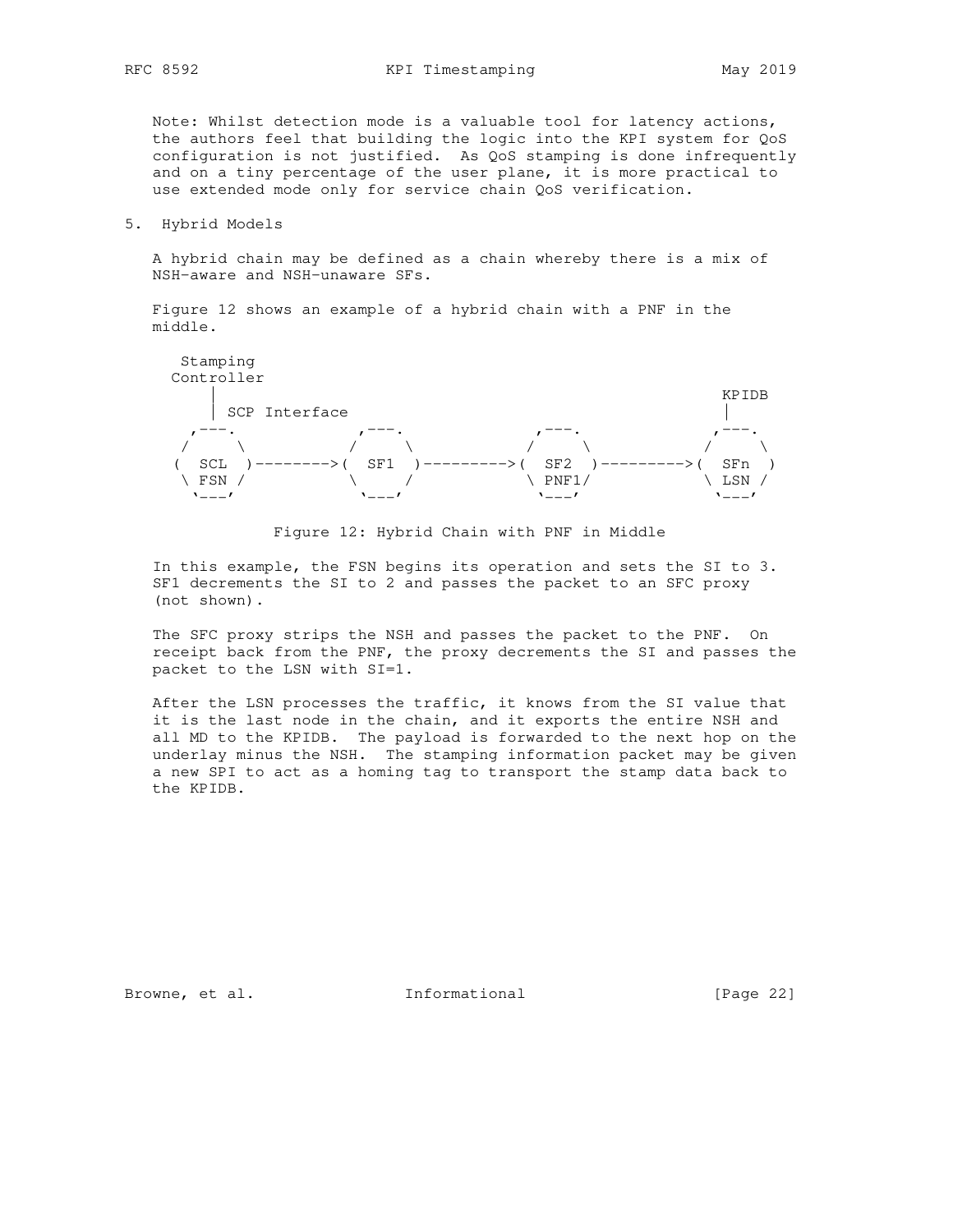Figure 13 shows an example of a hybrid chain with a PNF at the end.



Figure 13: Hybrid Chain with PNF at End

 In this example, the FSN begins its operation and sets the SI to 3. The SSI field is set to 0x1, and the type is set to 1. Thus, when SF2 receives the packet with SI=1, it understands that it is expected to take on the role of the LSN, as it is the last NSH-aware node in the chain.

5.1. Targeted VNF Stamping

 For the majority of flows within the service chain, stamps (Ingress stamps, Egress stamps, or both) will be carried out at each hop until the SI decrements to zero and the NSH and stamp MD are exported to the KPIDB. However, the need to just test a particular VNF may exist (perhaps after a scale-out operation, software upgrade, or underlay change, for example). In this case, the FSN should mark the NSH as follows:

- o The SSI field is set to 0x2.
- o Type is set to the expected SI at the SF in question.
- o When the outer SI is equal to the SSI, stamps are applied at the SF ingress and egress, and the NSH and MD are exported to the KPIDB.
- 6. Fragmentation Considerations

 The methods described in this document do not support fragmentation. The SC should return an error should a stamping request from an external system exceed MTU limits and require fragmentation.

 Depending on the length of the payload and the type of KPI stamp and chain length, this will vary for each packet.

Browne, et al. 1nformational [Page 23]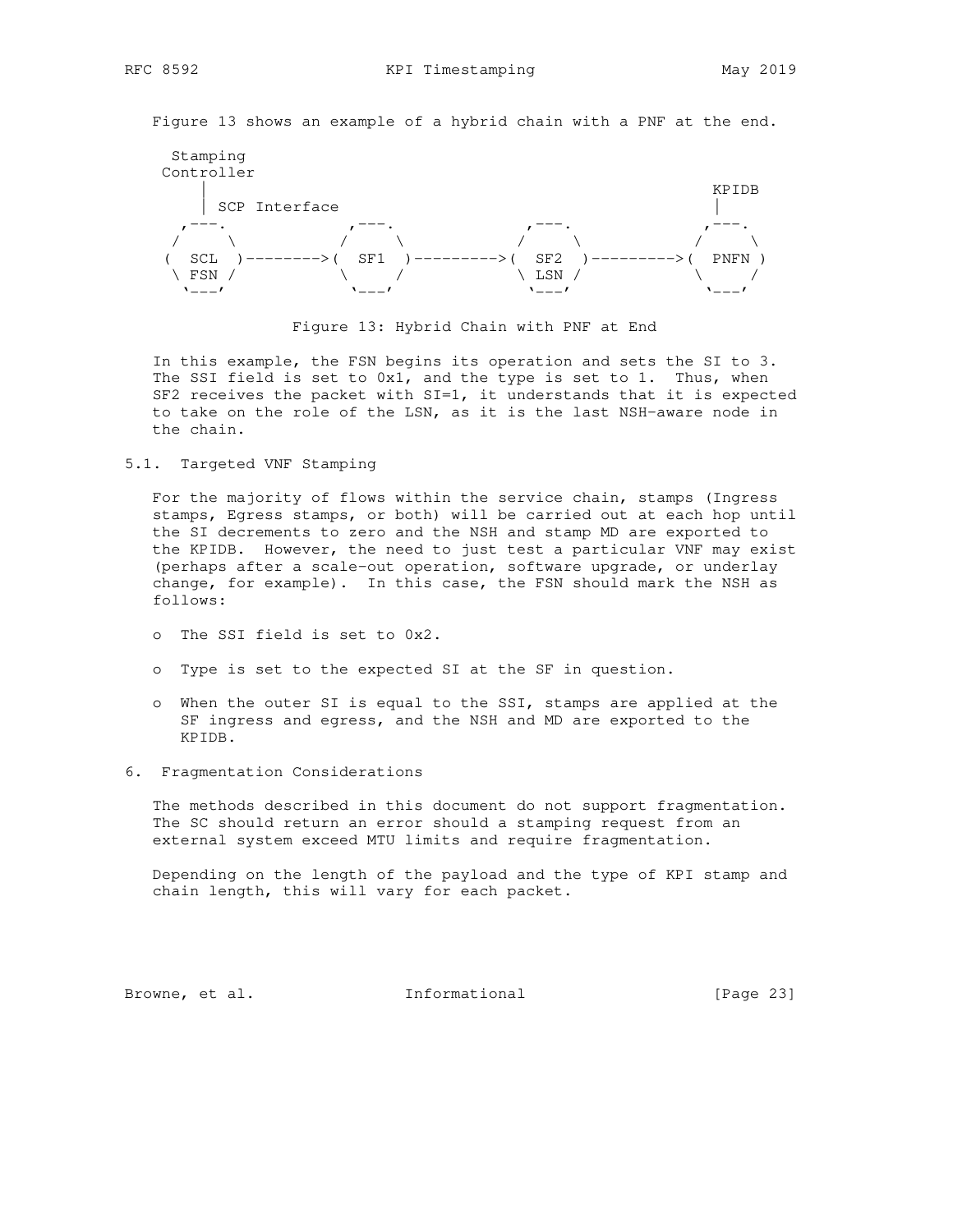In most service provider architectures, we would expect SI << 10, which may include some PNFs in the chain that do not add overhead. Thus, for typical Internet Mix (IMIX) packet sizes [RFC6985], we expect to be able to perform timestamping on the vast majority of flows without fragmentation. Thus, the classifier can apply a simple rule that only allows KPI stamping on packet sizes less than 1200 bytes, for example.

7. Security Considerations

 The security considerations for the NSH in general are discussed in [RFC8300].

 In-band timestamping, as defined in this document, can be used as a means for network reconnaissance. By passively eavesdropping on timestamped traffic, an attacker can gather information about network delays and performance bottlenecks.

 The NSH timestamp is intended to be used by various applications to monitor network performance and to detect anomalies. Thus, a man-in-the-middle attacker can maliciously modify timestamps in order to attack applications that use the timestamp values. For example, an attacker could manipulate the SFC classifier operation, such that it forwards traffic through "better-behaved" chains. Furthermore, if timestamping is performed on a fraction of the traffic, an attacker can selectively induce synthetic delay only to timestamped packets and can systematically trigger measurement errors.

 Similarly, if an attacker can modify QoS stamps, erroneous values may be imported into the KPIDB, resulting in further misconfiguration and subscriber QoE impairment.

 An attacker that gains access to the SCP can enable timestamping and QoS stamping for all subscriber flows, thereby causing performance bottlenecks, fragmentation, or outages.

 As discussed in previous sections, NSH timestamping relies on an underlying time synchronization protocol. Thus, by attacking the time protocol, an attacker can potentially compromise the integrity of the NSH timestamp. A detailed discussion about the threats against time protocols and how to mitigate them is presented in [RFC7384].

8. IANA Considerations

This document has no IANA actions.

Browne, et al. 1nformational [Page 24]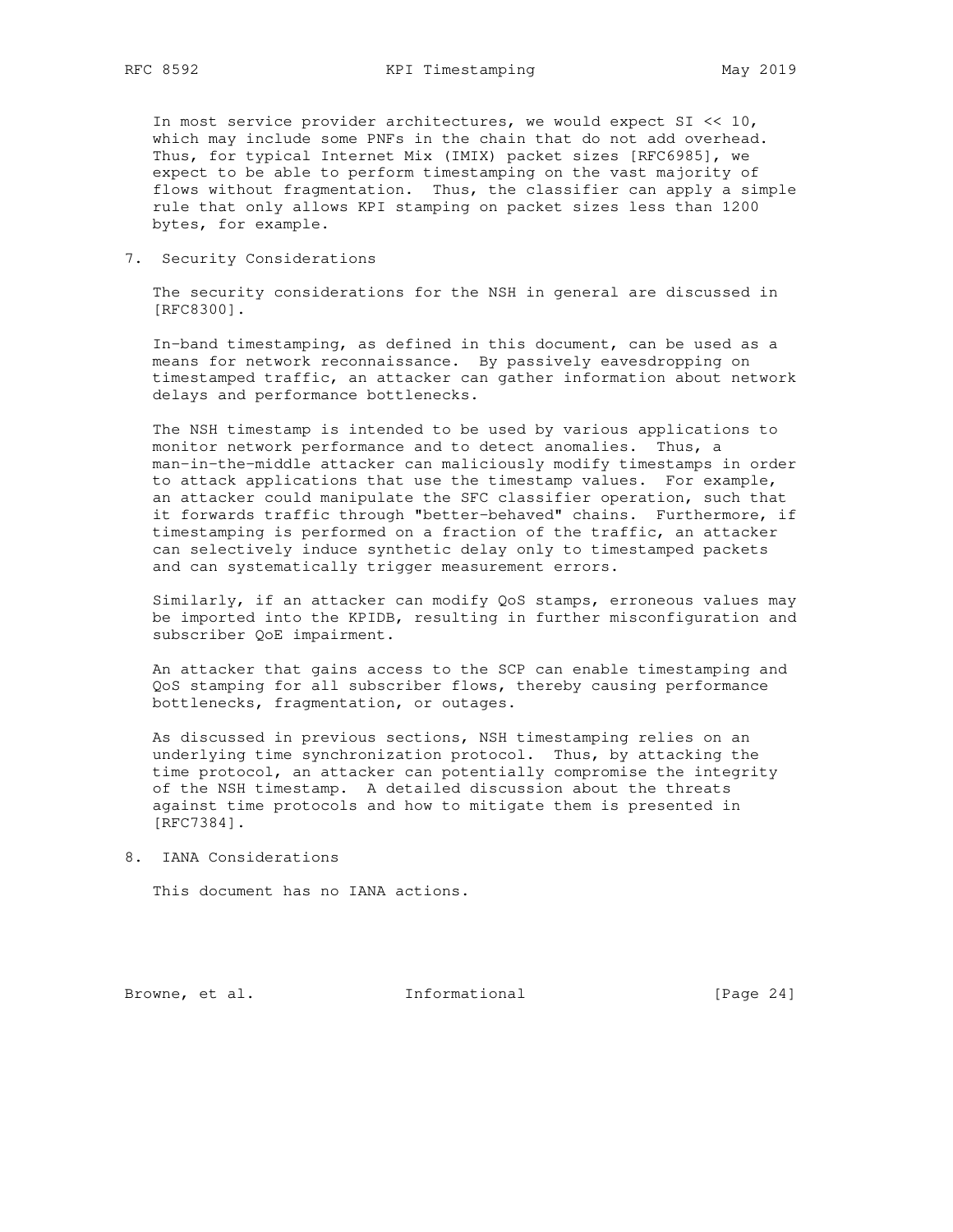## 9. References

- 9.1. Normative References
	- [RFC2119] Bradner, S., "Key words for use in RFCs to Indicate Requirement Levels", BCP 14, RFC 2119, DOI 10.17487/RFC2119, March 1997, <https://www.rfc-editor.org/info/rfc2119>.
	- [RFC7665] Halpern, J., Ed. and C. Pignataro, Ed., "Service Function Chaining (SFC) Architecture", RFC 7665, DOI 10.17487/RFC7665, October 2015, <https://www.rfc-editor.org/info/rfc7665>.
	- [RFC8174] Leiba, B., "Ambiguity of Uppercase vs Lowercase in RFC 2119 Key Words", BCP 14, RFC 8174, DOI 10.17487/RFC8174, May 2017, <https://www.rfc-editor.org/info/rfc8174>.
	- [RFC8300] Quinn, P., Ed., Elzur, U., Ed., and C. Pignataro, Ed., "Network Service Header (NSH)", RFC 8300, DOI 10.17487/RFC8300, January 2018, <https://www.rfc-editor.org/info/rfc8300>.
- 9.2. Informative References

[IEEE1588]

 IEEE, "IEEE Standard for a Precision Clock Synchronization Protocol for Networked Measurement and Control Systems", IEEE Standard 1588, <https://standards.ieee.org/standard/1588-2008.html>.

- [RFC5905] Mills, D., Martin, J., Ed., Burbank, J., and W. Kasch, "Network Time Protocol Version 4: Protocol and Algorithms Specification", RFC 5905, DOI 10.17487/RFC5905, June 2010, <https://www.rfc-editor.org/info/rfc5905>.
- [RFC7384] Mizrahi, T., "Security Requirements of Time Protocols in Packet Switched Networks", RFC 7384, DOI 10.17487/RFC7384, October 2014, <https://www.rfc-editor.org/info/rfc7384>.
- [RFC6985] Morton, A., "IMIX Genome: Specification of Variable Packet Sizes for Additional Testing", RFC 6985, DOI 10.17487/RFC6985, July 2013, <https://www.rfc-editor.org/info/rfc6985>.

Browne, et al. 10 Informational 1999 [Page 25]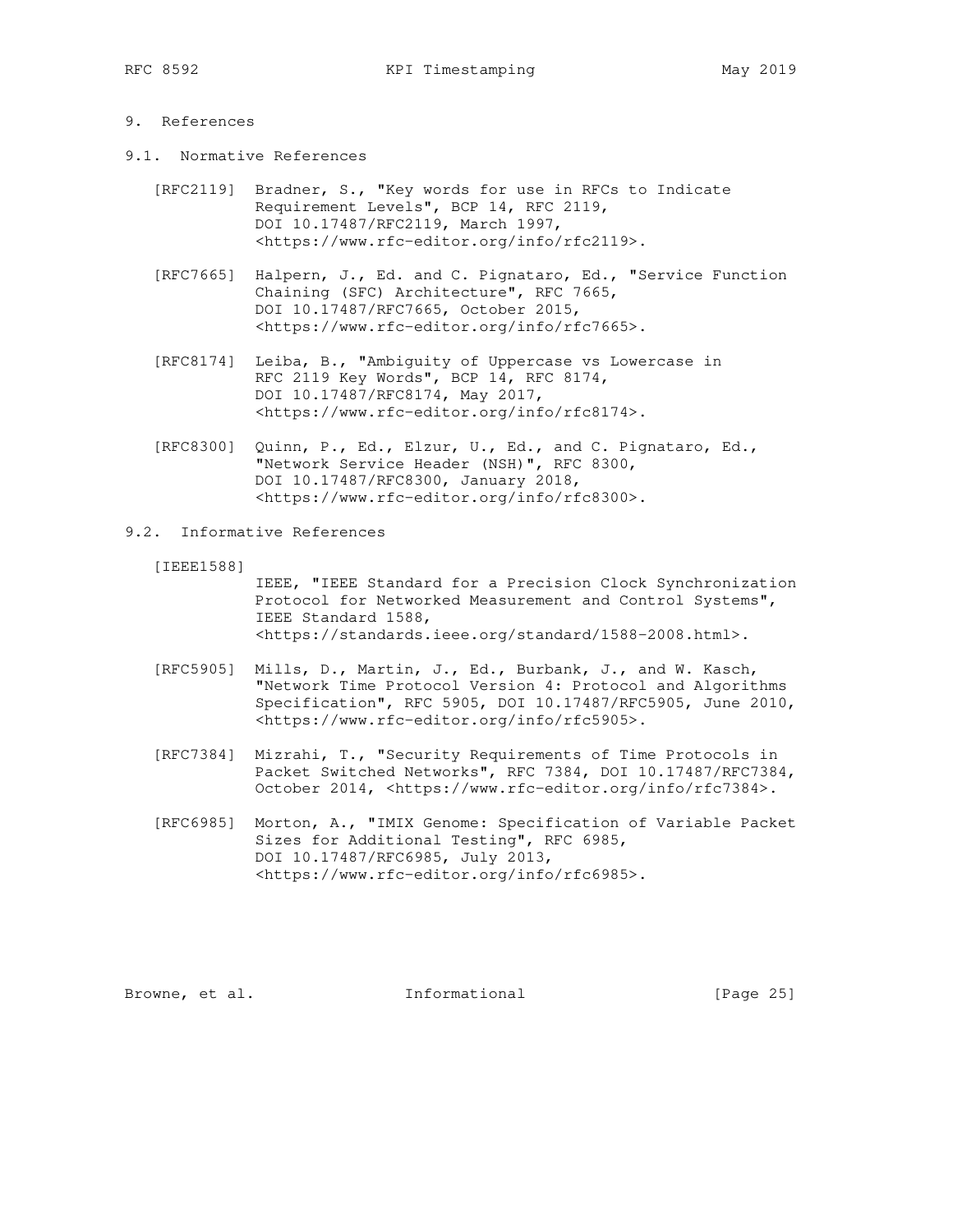- [Y.1731] ITU-T Recommendation G.8013/Y.1731, "Operations, administration and maintenance (OAM) functions and mechanisms for Ethernet-based networks", August 2015, <https://www.itu.int/rec/T-REC-G.8013/en>.
- [G.8261] ITU-T Recommendation G.8261/Y.1361, "Timing and synchronization aspects in packet networks", August 2013, <https://www.itu.int/rec/T-REC-G.8261>.
- [G.8262] ITU-T Recommendation G.8262/Y.1362, "Timing characteristics of a synchronous Ethernet equipment slave clock", November 2018, <https://www.itu.int/rec/T-REC-G.8262>.
- [G.8264] ITU-T Recommendation G.8264/Y.1364, "Distribution of timing information through packet networks", August 2017, <https://www.itu.int/rec/T-REC-G.8264>.
- [In-Situ-OAM]

 Brockners, F., Bhandari, S., Pignataro, C., Gredler, H., Leddy, J., Youell, S., Mizrahi, T., Mozes, D., Lapukhov, P., Chang, R., Bernier, D., and J. Lemon, "Data Fields for In-situ OAM", Work in Progress, draft-ietf-ippm-ioam-data-05, March 2019.

Browne, et al. 1nformational [Page 26]